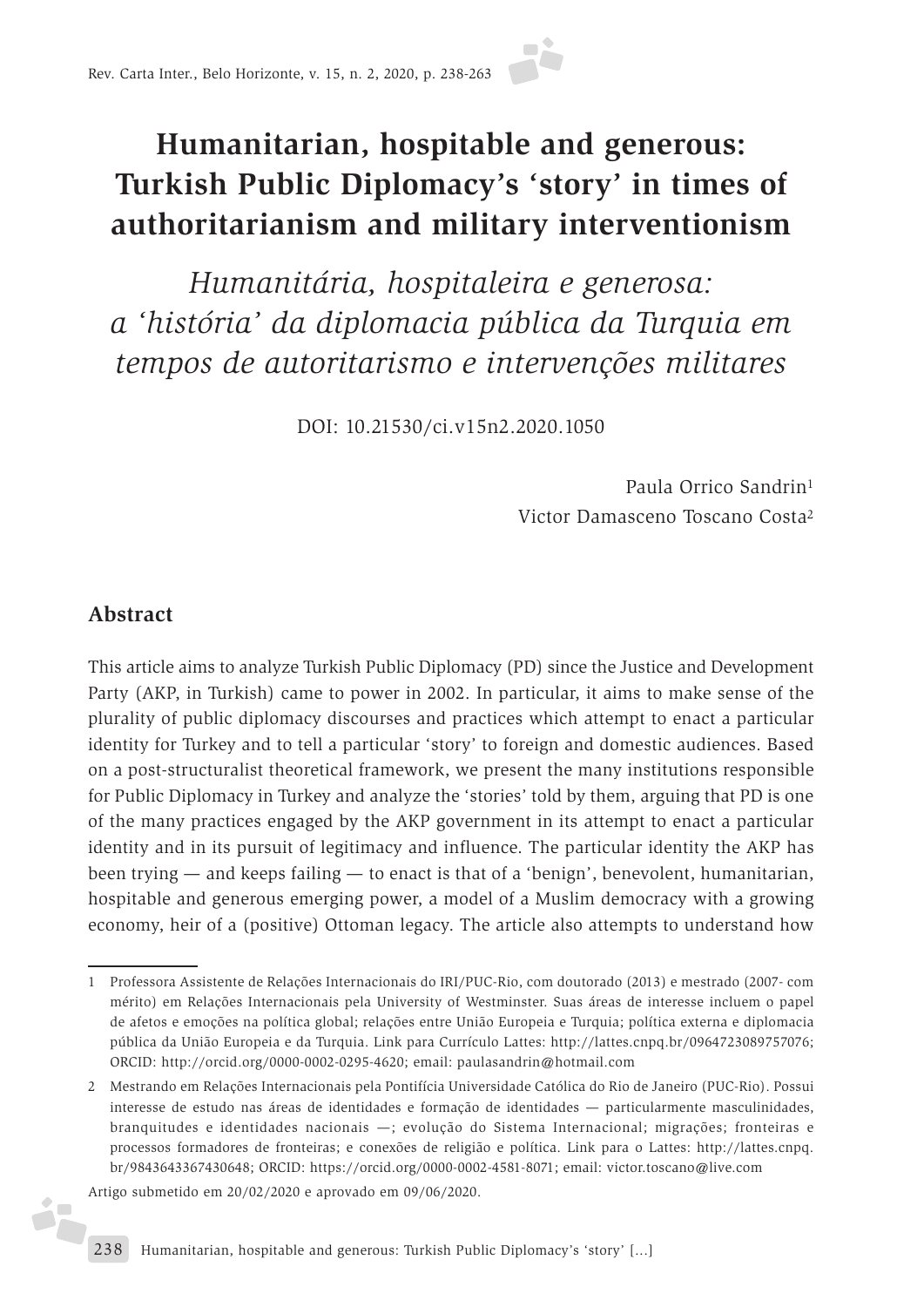

AKP public diplomacy has been trying to modulate such a 'story' in a context marked by Turkish military interventions abroad and growing authoritarianism at home.

**Keywords**: Turkey; Public Diplomacy; Post-Structuralism.

#### **Resumo**

O artigo tem como objetivo analisar a diplomacia pública da Turquia desde que o partido Justiça e Desenvolvimento (AKP, em turco) chegou ao poder em 2002. Em particular, visamos fazer sentido da pluralidade de discursos e práticas de diplomacia pública que tentam construir uma identidade particular para a Turquia e contar uma 'história' sobre o país para audiências domésticas e internacionais. Utilizando um arcabouço teórico pósestruturalista, apresentamos as muitas instituições responsáveis por diplomacia pública na Turquia e analisamos as 'histórias' contadas por elas, argumentando que a diplomacia pública é uma dentre as muitas práticas empregadas pelo AKP em seus esforços para construir identidade e obter legitimidade e influencia. A identidade particular que o AKP vem tentando — sem sucesso — construir para o país é de uma potência emergente benigna, benevolente, humanitária, hospitaleira e generosa, um modelo de democracia muçulmana com uma economia em crescimento, herdeira de um legado positivo do Império Otomano. O artigo também tenta entender como a diplomacia pública do AKP vem tentando modular tal 'história' em um contexto marcado por autoritarismo na esfera doméstica e intervenções militares no exterior.

**Palavras-chave:** Turquia, Diplomacia Pública, Pós-Estruturalismo.

#### **Introduction**<sup>3</sup>

This article aims to analyze Turkish Public Diplomacy (PD) since the Justice and Development Party (AKP, in Turkish) came to power in 2002. In particular, it aims to make sense of the plurality of public diplomatic discourses and practices which attempt to enact a particular identity for Turkey and to tell a particular 'story' to foreign and domestic audiences. Based on a post-structuralist theoretical framework, we argue that AKP's PD slogan — "Turkey has an image and a story to share"  $-$  is doubly misleading. First, by using definite articles  $-$  an and a  $-$ 

<sup>3</sup> O presente trabalho foi realizado com apoio da Coordenação de Aperfeiçoamento de Pessoal de Nível Superior — Brasil (CAPES) — Código de Financiamento 001.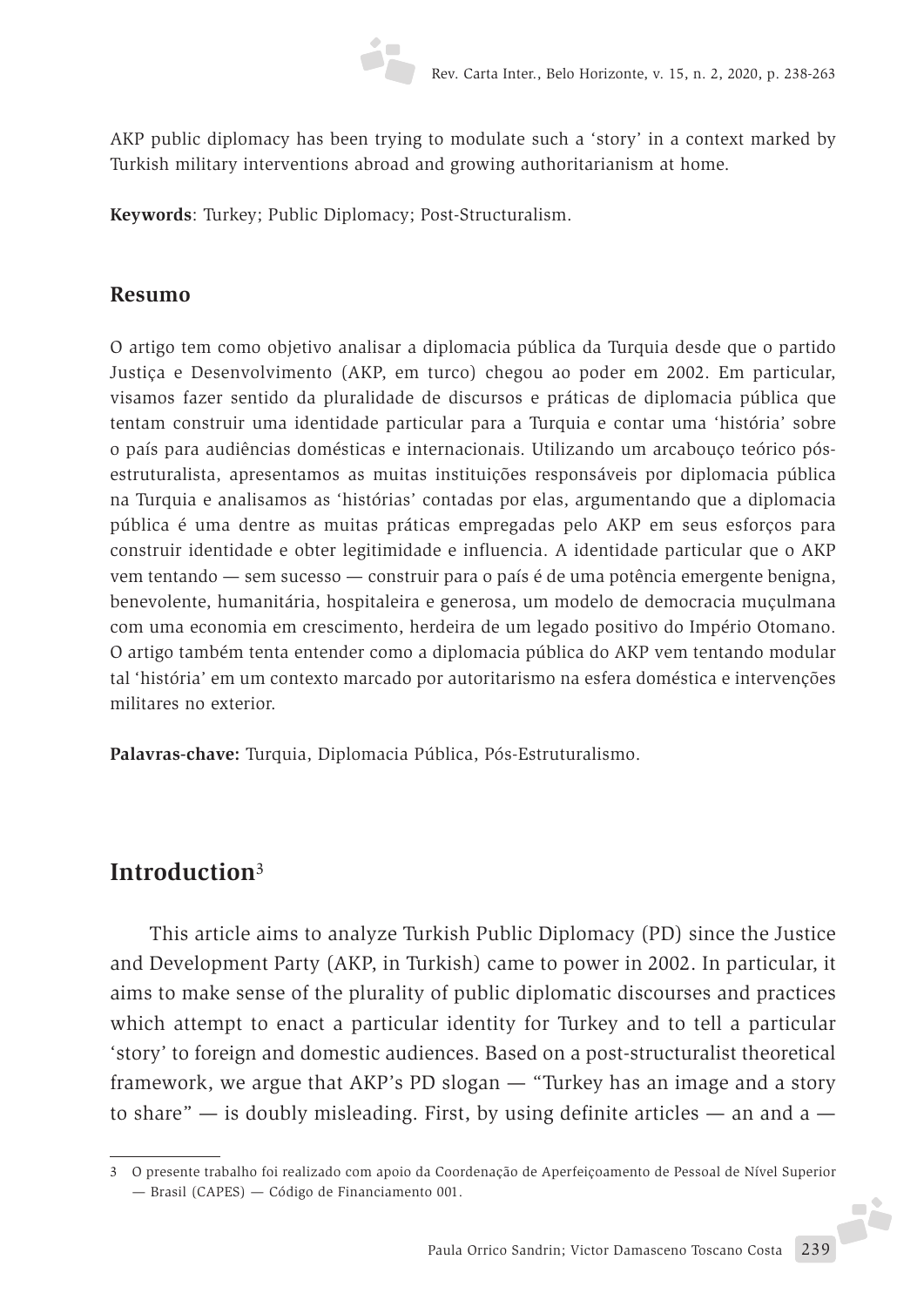it implies that its story is cohesive and consensual; there's only one story to be told. As we attempt to demonstrate, Turkey, through its multiple public diplomacy institutions and disconnected voices, has many stories to share. Second, the 'stories' themselves constitute part of an effort to enact a particular identity for Turkey, which is not prior to the actions that try to enact it.

The article will, first, provide a review of the literature on Public Diplomacy, discussing how it is based on a set of assumptions which tend to point towards a constructivist, if not outright essentialist, understanding of foreign policy. We, argue that, instead of a reflection of an actor's given identity, as stated by this literature, public diplomacy is one of the practices an actor engages in its attempt to enact its own, though precarious and unstable, identity. Turkey, as any other entity, can never have a unitary and cohesive identity. Instead, its identity will be fragmented, multiple and contradictory. After all, Turkey is composed of a multiplicity of institutions, agencies, organizations and peoples<sup>4</sup>, and, as such, will have multiple voices, all of which work to enact identities. Such complexities, we believe, are better dealt with a poststructuralist analysis, which is the focus of our second section. Third, we present the many institutions responsible for Public Diplomacy in Turkey and analyze the 'stories' told by them, arguing that PD is one of the many practices engaged by the AKP government in its attempt to enact a particular identity and in its pursuit of legitimacy and influence. The particular identity the AKP has been trying — and keeps failing– to enact is that of a 'benign', benevolent, humanitarian, hospitable and generous emerging power, a model of a Muslim democracy with a growing economy, heir of a (positive) Ottoman legacy. The article will finally try to understand how AKP's public diplomacy efforts have been trying to modulate such a "story" in a context marked by Turkish military interventions abroad and growing authoritarianism at home.

d.

<sup>4</sup> In an article entitled "Who are the Turks?" Mustafa Akyol (2011) argued that Turkey is composed of "several nations under the Star and Crescent" (p. 17): the conservatives (*muhafazakarlar*), whose main source of values is Sunni Islam and are currently represented by the Justice and Development Party (AKP); the secularists (*laikler*) or Kemalists, represented by the Republican People's Party (CHP), the Military, and other state institutions; the Kurds, who constitute about 15% of the population; and the religious minorities, including Muslims of the Alevi sect and non-Muslims such as Armenians, Greeks and Jews. These categories overlap in many instances: some who identify as Kemalists can side with some self-identified conservatives when it comes to the Kurdish issue; conservatives and Kemalists serve in the military; some Kurds might vote for the AKP, whereas some are staunch secularists, like Kemalists.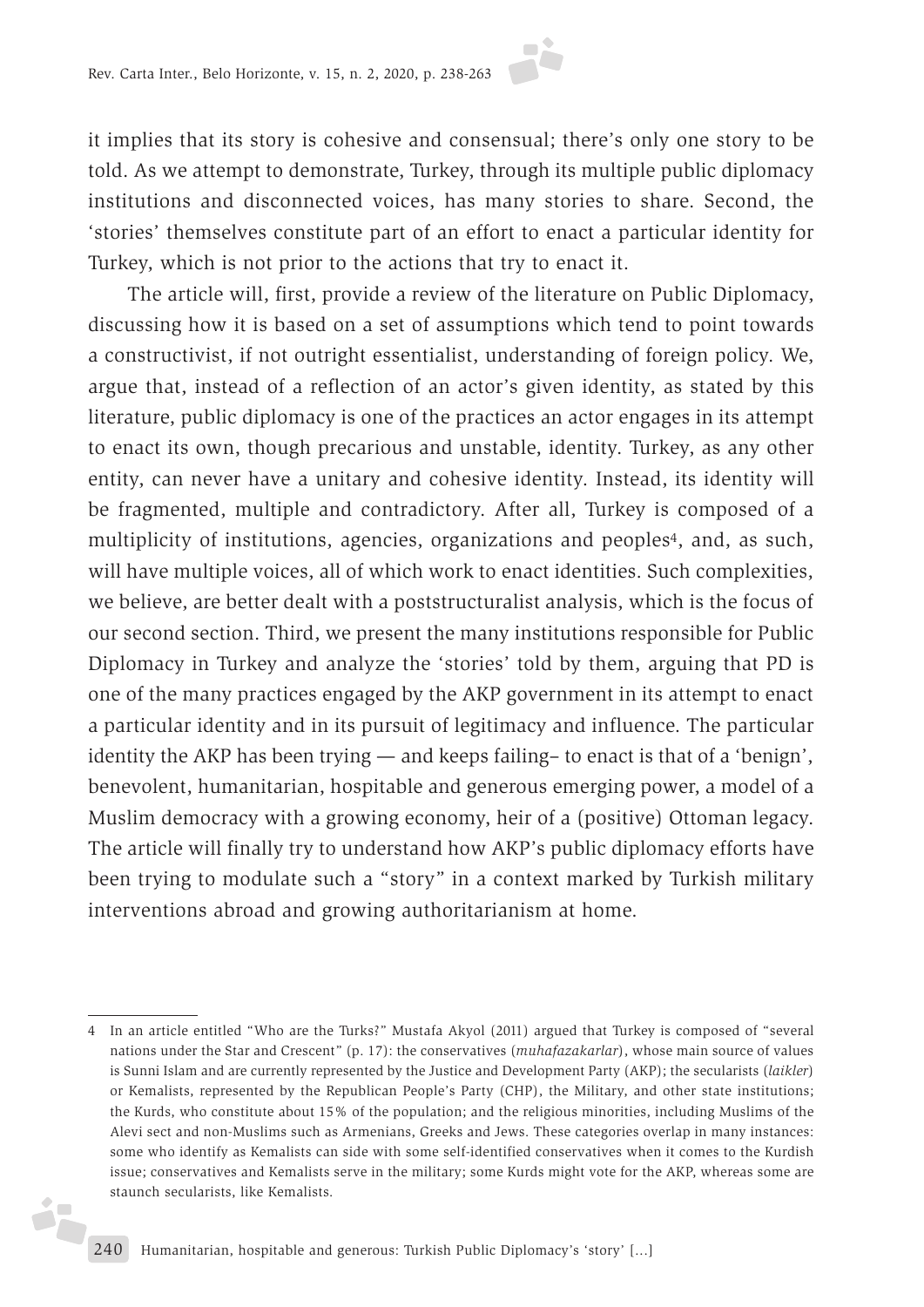# **What is public diplomacy? A literature review**

The concepts of public diplomacy, cultural diplomacy and soft power usually overlap. The three terms evoke the ideas of a power of attraction (actually possessed or desired) by a given nation-state, and the perceptions and preferences of a foreign public. It is impossible to determine the exact boundaries of each concept, as each one is also subjected to contestation and all of them are also related in different ways to a country's foreign policy. After reviewing the literature that deals with the subject of what public diplomacy *is* or *should be,* it becomes clear that the definition of the concept varies slightly: PD can be seen as "a method by which an international actor can conduct foreign policy by engaging a foreign public" (Cull 2013, vii); "an instrument used [...] to understand cultures, attitudes, and behavior ; build and manage relations; and influence thoughts and mobilize actions to advance their interests and values" (Gregory quoted in Melissen 2011, 2); "how a nation's government and society engage with external audiences, typically with the aim of improving these foreign publics' perception of that nation" (Cross 2013, 4); a way to project an actor's "self-image, or the image that a given actor intends to project to a third party" (Duke 2013a, 114; Duke 2013b, 2); or "a country's effort to share a coherent and convincing account of its own story with the rest of the world" (Kalin 2011, 8). According to Çevik (2016), in Turkey, Public Diplomacy is "narration and publicity, geared towards a duality of audiences, both domestic and international" (p. 56).

Regardless of conceptual variations, it is astounding how widespread are constructivist understandings about identity in PD literature. It is widely assumed that the relationship between identity and PD is one in which identity precedes (or should precede) the practices of public diplomacy. Cross (2013), for example, argues that PD "narratives gain legitimacy when they derive from the *real identity*  of the people involved" (p. 5; emphasis added), that "a legitimate and credible PD strategy is only possible if it directly *reflects the identity* of the people it represents" (p. 6; emphasis added), and also that "PD must [...] *reflect real identity* otherwise it will not be persuasive" (p. 9; emphasis added). Çevik (2016) says that "countries turn to a rather traditional public diplomacy that rests on *image projection* […] expecting to share a more desirable image" (p. 57; emphasis added). Huijgh and Warlick (2016) speak of a Turkish "democratic identity" (p. 10) and say that PD is comprised of "master narratives", which are "stories that *reflect*F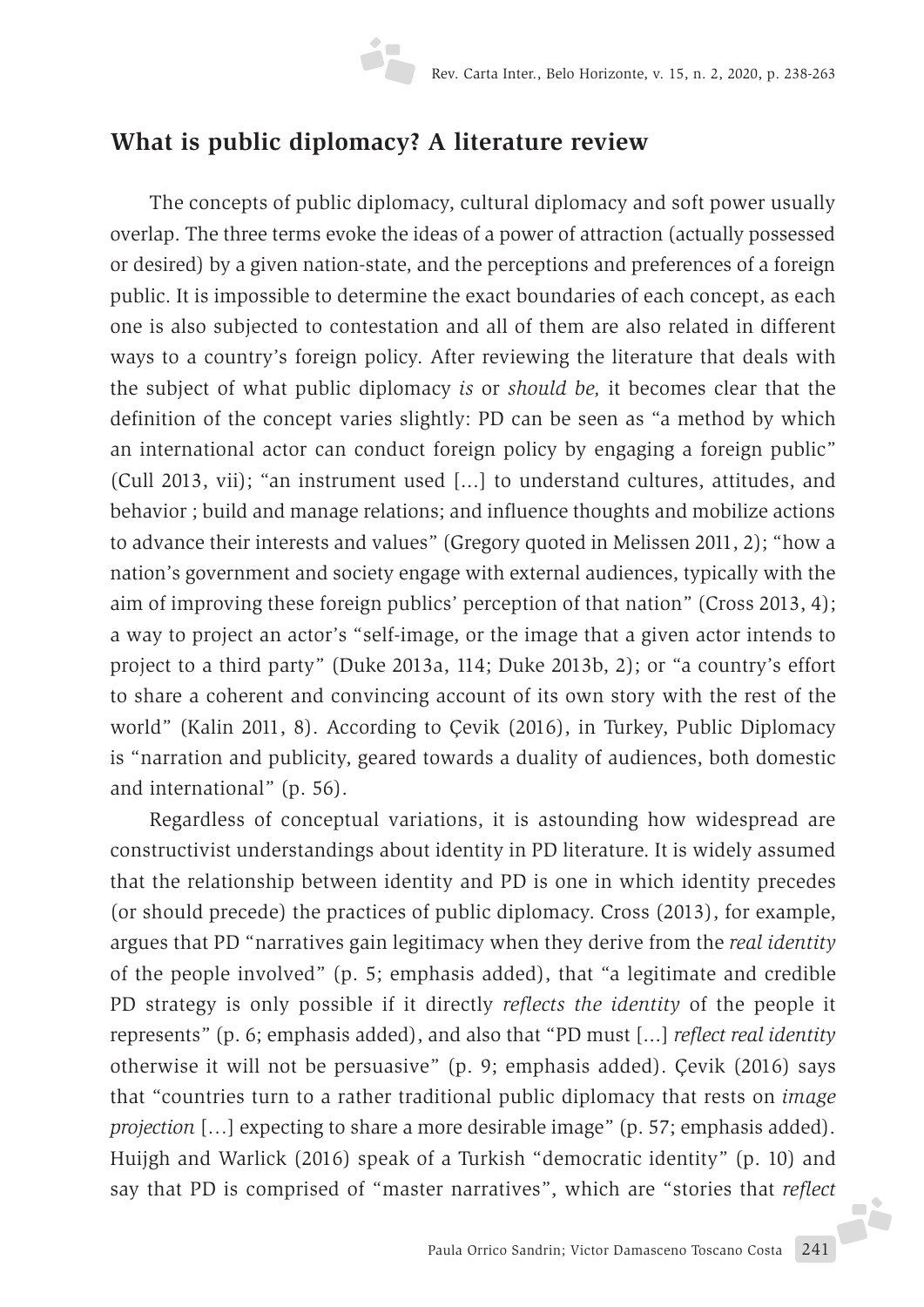a community's identity and help community members to understand *who they are* and what they stand for, and make sense of the developments around them" (p. 15; emphasis added). Ibrahim Kalin, special adviser to the President of Turkey and the presidential spokesperson, says that PD "*reflects the new identity* which the country wants to embrace" (2011, 12) and that "Turkish public diplomacy must take into consideration […] particular realities born out of its own story" (p. 16). Kalin also tries to explain the concept of "identity" directly: "what really matters is not image but identity. The determinant of a community's *true qualities* is not its appearance" (Kalin 2011, 17, emphasis added).

It can thus be noted that the literature sees PD as a reflection or projection of a given, pre-existent, and "real" identity, image or narrative. Public diplomacy, in such perspectives, is seen as reflecting how a society "really" *is*. We, in contrast, argue that public diplomacy is one of the practices through which the identity of an international actor is enacted. This dimension of identity enacting is rarely, if ever, explored in PD literature — particularly Turkey's — which tends to essentialize identity as preceding political action, not as relating to it in a simultaneous and mutually constitutive way. In short, public diplomacy's relation to identity can be summed up by a neat sentence used by Willard (2012): "The question of Turkey's identity is core to Turkish public diplomacy". The biggest point of contention between us and the reviewed authors is how public diplomacy and identity actually relate to each other.

### **Public diplomacy and identity — a poststructuralist take**

Poststructuralism's main insight on states and their identities is that "states are never finished as entities" (Campbell 1992, 11), with "ahistorical, frozen and pre-given boundaries" (Ibid., 69). Instead, they are "unavoidably paradoxical entities which do not possess pre-discursive, stable identities" (Ibid., 11), being "devoid of ontological being apart from the many and varied practices which constitute their reality" (Ibid., 105).

Therefore,

ih

all states are marked by an inherent tension between the various domains that need to be aligned for an 'imagined political community' to come into being  $-$  such as territoriality and the many axes of identity  $-$  and the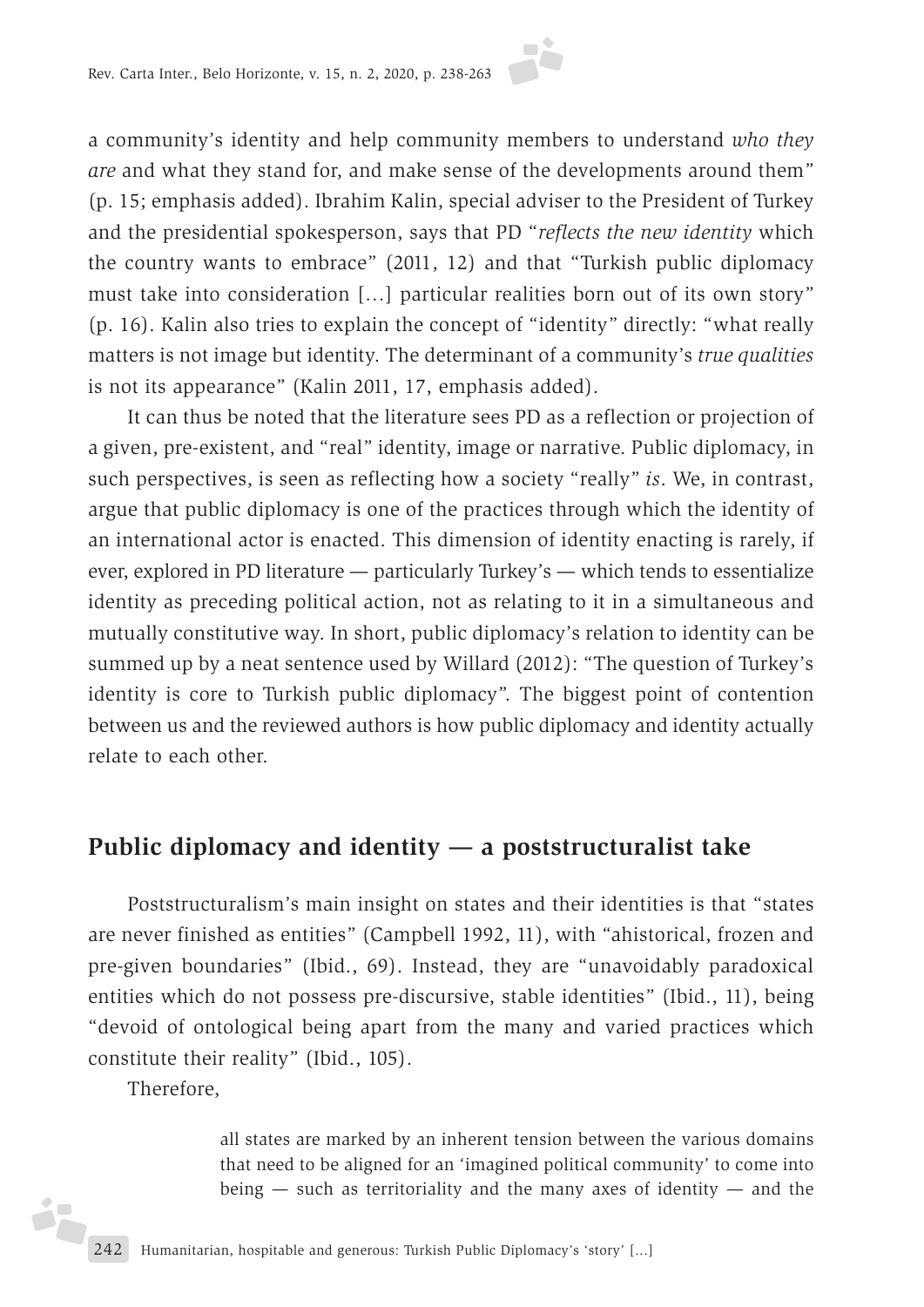demand that such an alignment is a response to (rather than constitutive of) a prior and stable identity (Ibid., 11).

This tension demands of states that they rely on "the regulated and stylized repetition of practices like Foreign Policy" — such as the practices that fall under the Public Diplomacy umbrella — "to contain contingency and secure the self" (Ibid., 251), a struggle that is poised to fail, since the "performative nature of identity can never be fully revealed" which means that the state is rendered "in permanent need of reproduction […] always in a process of becoming" (Ibid., 11). In other words, "contemporary states are multiple acephalous federations which exist as states only by virtue of their ability to constitute themselves as imagined communities" (Ibid., 195), borrowing from Benedict Anderson's famous conceptualization of nations (Anderson 2006).

Considering that states are never finished as entities, being always in a process of becoming, Foreign Policy practices, including those of PD, cannot be understood as practices that act as a bridge between pre-existing states, since such an understanding implies that the state is previous to said practices (Campbell 1992, 44), and that states' identities are secured before their interactions (Ibid., 56). Departing from a poststructuralist understanding, Foreign Policy, instead of being the outward orientation of practices of a pre-existing state with a stable identity, is in fact the very act by which the states give rise to their boundaries (Ibid., 56), in a process that enacts both the state and the international system, part and parcel of the same process (Ibid., 68). This process is inherently tensioned by the various domains that constitute the reality of the state and this complexity has to be disciplined by Foreign Policy practices. In other words, to secure legitimacy and avoid contestations, the alternatives to the intended identity must be suppressed so that such identity appears as natural, integral, cohesive and homogenous, conditions that are inexorably unachievable. It is not without reason that Richard Ashley and R.B.J. Walker argue that any identity is

> recognized as one among many arbitrary interpretations; it is seen as a knowledgeable practice of power, itself arbitrarily constructed, that is put to work to tame ambiguities, control meaning, and impose limitations on what people can do and say (1990, 262).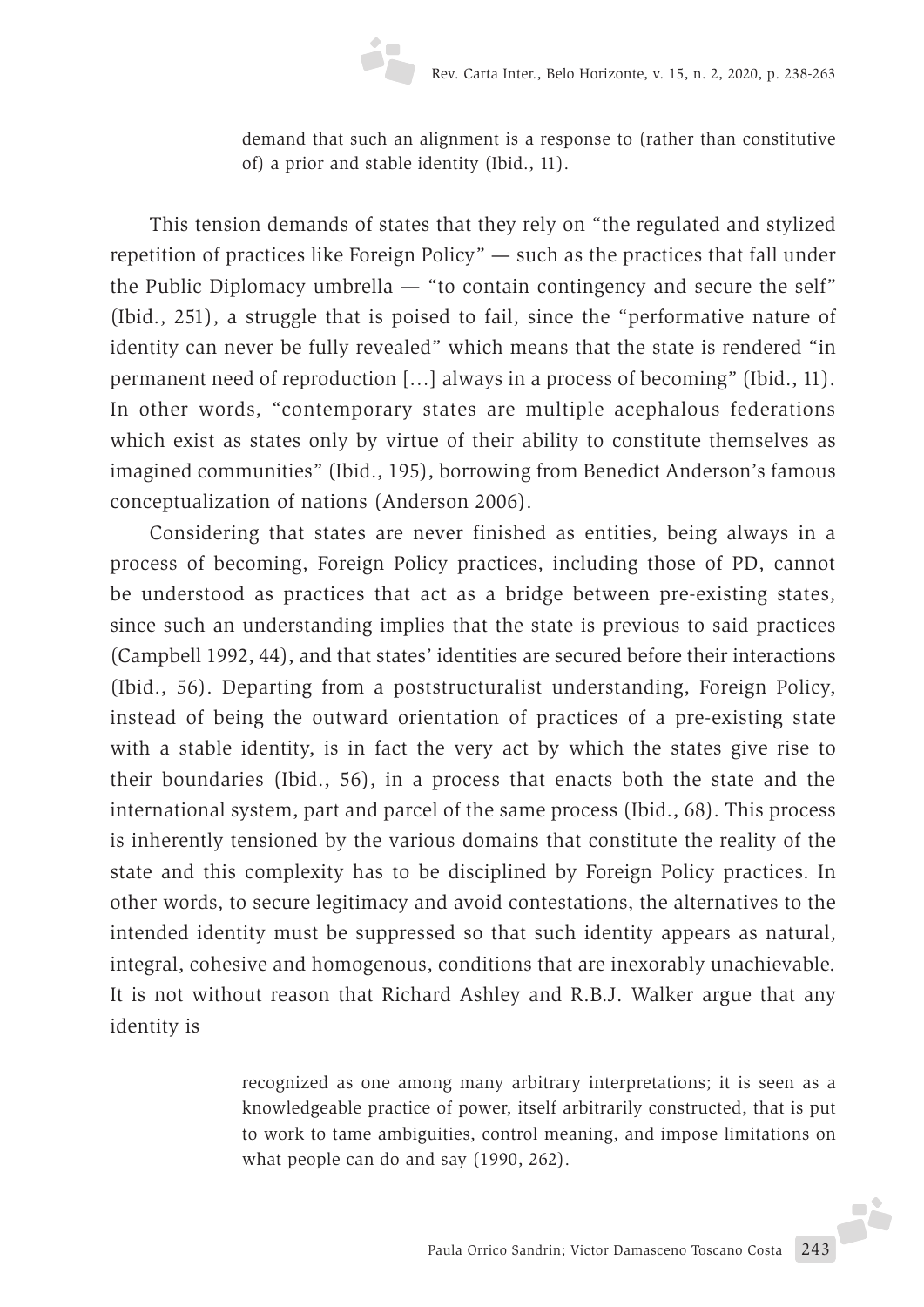Identities are enacted<sup>5</sup> by linguistic resources and by "repertoires of action" (Aradau et al 2015, 4), or practices: "embodied, materially mediated arrays of human activity centrally organized around shared practical understanding" (Schatzki in Aradau et al. 2015a, 3). Meanings do not emerge from an inherent relationship between an object and the word used to make reference to it, or between the signified and signifier, "but from a contingent relationship between the signifiers" (Epstein 2008, 7). Signifiers form linguistic chains, which refer to other signifying chains (Stavrakakis 1999, 57). The infinite possible combinations of signifiers mean that, in principle, an infinite number of significations can be produced. However, political and societal actors attempt to fix the meaning of signifying chains through nodal points: words, terms or phrases that attempt to fasten groups of words together into meaningful narratives (Laclau and Mouffe 2001, 112). The potential never-ending flow of signification can, thus, be arrested and partial fixity and stability of meanings can be achieved through nodal points.

The linguistic and the material are mutually constituted: materiality acquires meaning through language; language has material effects, since "what is said about [objects] is intimately tied to what is done with them" (Epstein 2008, 5); and material practices are also "loci where meanings are produced" (Epstein 2008, 5). Through linguistic and non-linguistic practices "meanings are produced, identities constituted, social relations established, and political and ethical outcomes made more or less possible" (Campbell 2013, 234, 235). In other words, these practices, both linguistic and non-linguistic, define and constitute subjects, objects and the relations between them; and normalize certain ways of being and certain courses of action (Epstein 2008; Milliken 1999).

In the next section, we will provide an overview of the many institutions engaged in public diplomatic activities in Turkey, in order to identify the material

i,

<sup>5</sup> In this article we prefer to say that identities are "enacted", instead of "constructed" or "performed", following the suggestion of authors working on Actor-Network Theory. The term has the double connotation of both putting something into action, as in "enacting a law", and of performing something, as in a play or story. This suggestion is offered as an alternative to both "construction" and "performance", two of the most widely used terms for implying that the entity being constructed or performed is contingent and not natural (Magalhães 2018). One of the criticisms to which "construction" is subjected is that, while the term tries to convey such contingency, its use risks implying that the "construction" is supervised by an "architect", whose existence is previous to the construction actively acting for its concretization (Ibid., 114). "Construction" also implies that there is a process that by its end the entity being constructed "becomes". If states and other entities are always in a process of "becoming" (Campbell 1992, 56), identities can never be finished. If such process actually had an end, if constructions actually reached a conclusion, such that no more enacting was necessary, it would mean the existence of a pre-discursive realm. However, the lack of pre-discursive foundations is precisely the reason why states need to  $-$  and do  $-$  constantly and infinitely enact their identities (Ibid., 11).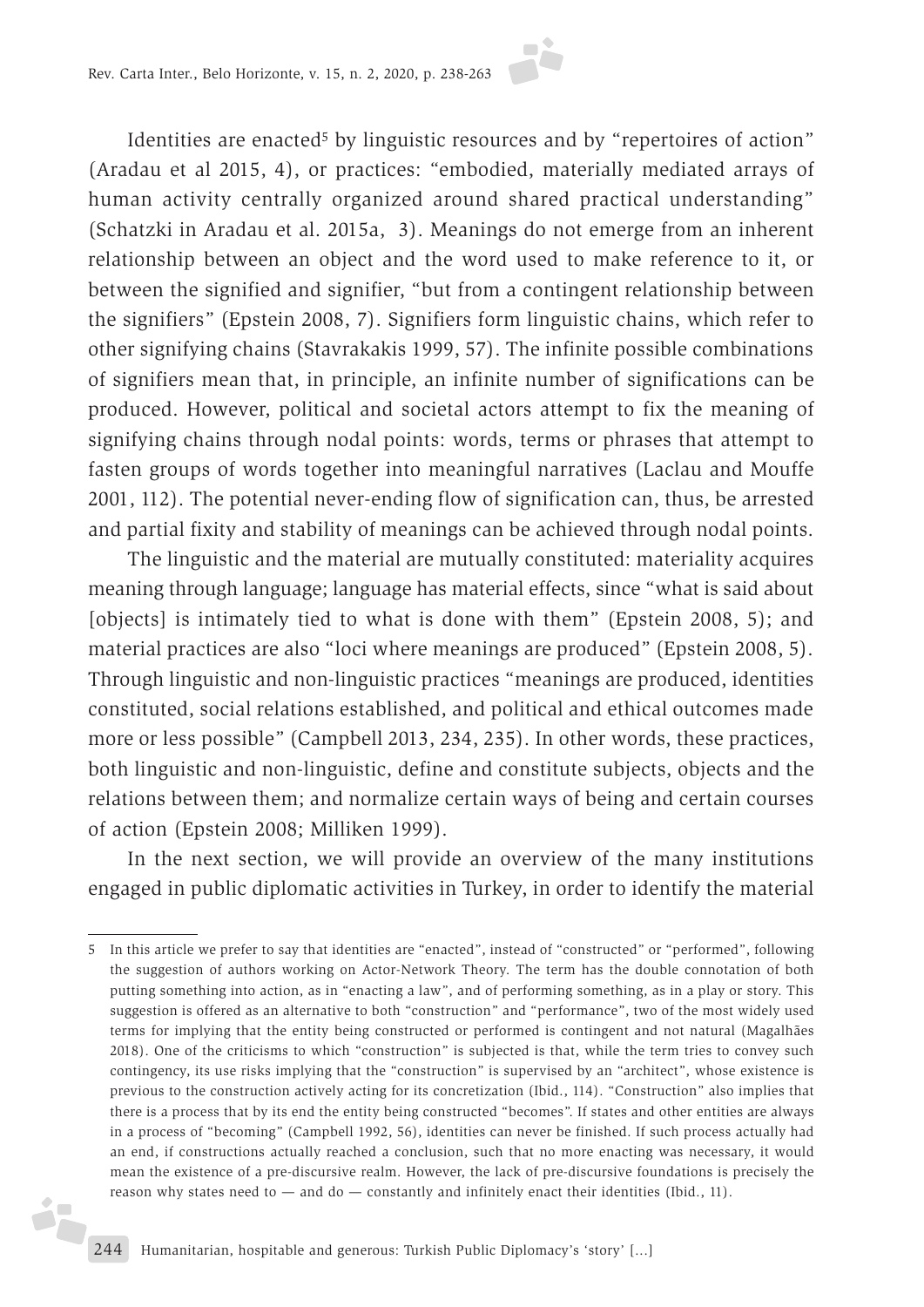apparatus involved in telling Turkey's 'story'. In the following sections, we will analyze the many stories that are being told, including their contradictions, transformations and continuities.

# **Turkey's Public Diplomacy institutional structure**

The AKP government began to build the country's public diplomacy institutional structure in 2009/2010, with the creation of new institutions such as the Yunus Emre Institute (YEI), the Office of Public Diplomacy (KDK, in Turkish) and Presidency for Turks Abroad and Related Communities (YTB, in Turkish), and the repurposing of older institutions such as the Turkish Cooperation and Coordination Agency (TIKA), a development agency, which was folded into the public diplomacy structure and expanded its activities from the Balkans, Caucasia and Central Asia to the Middle East, Africa, Asia and Latin America and now works in more than 150 countries. TIKA began to serve as a public diplomacy institution by pinning Turkey as a donor country (Huijgh and Warlick 2016, 25).

As we shall see in more detail below, the impetus for the institutional build-up was to send a more 'coherent' message about the AKP's different understanding of the role Turkey should play in its surrounding regions, particularly those that used to be part of the Ottoman Empire, such as the Balkans and the Middle East. The message stressed two main points: that this government was different from previous administrations, which favored either a hands-off approach or securitized and militarized policies towards these regions; and that Turkey, due to a positive Ottoman legacy, and its successful combination of Islam and democracy, should play the role of a benevolent regional leader.

The Office of Public Diplomacy (KDK)'s primary task, as stated in the publication of decree 27478 of January 30th 2010, was to provide "a more efficient coordination, cooperation, and decision-making mechanism" as "necessary among public policy institutions". It was intended to coordinate the activities of several institutions directly or indirectly dealing with public/cultural diplomacy, such as the aforementioned YEI, YTB and TIKA and the Ministry of Foreign Affairs and the Ministry of Tourism and Culture, although it also established its own programs (Kalin 2011, 8; Huijgh & Warlick 2016). Since the transition to a presidential system in 2018, KDK has been replaced by the Directorate of Communications of the Turkish Presidency.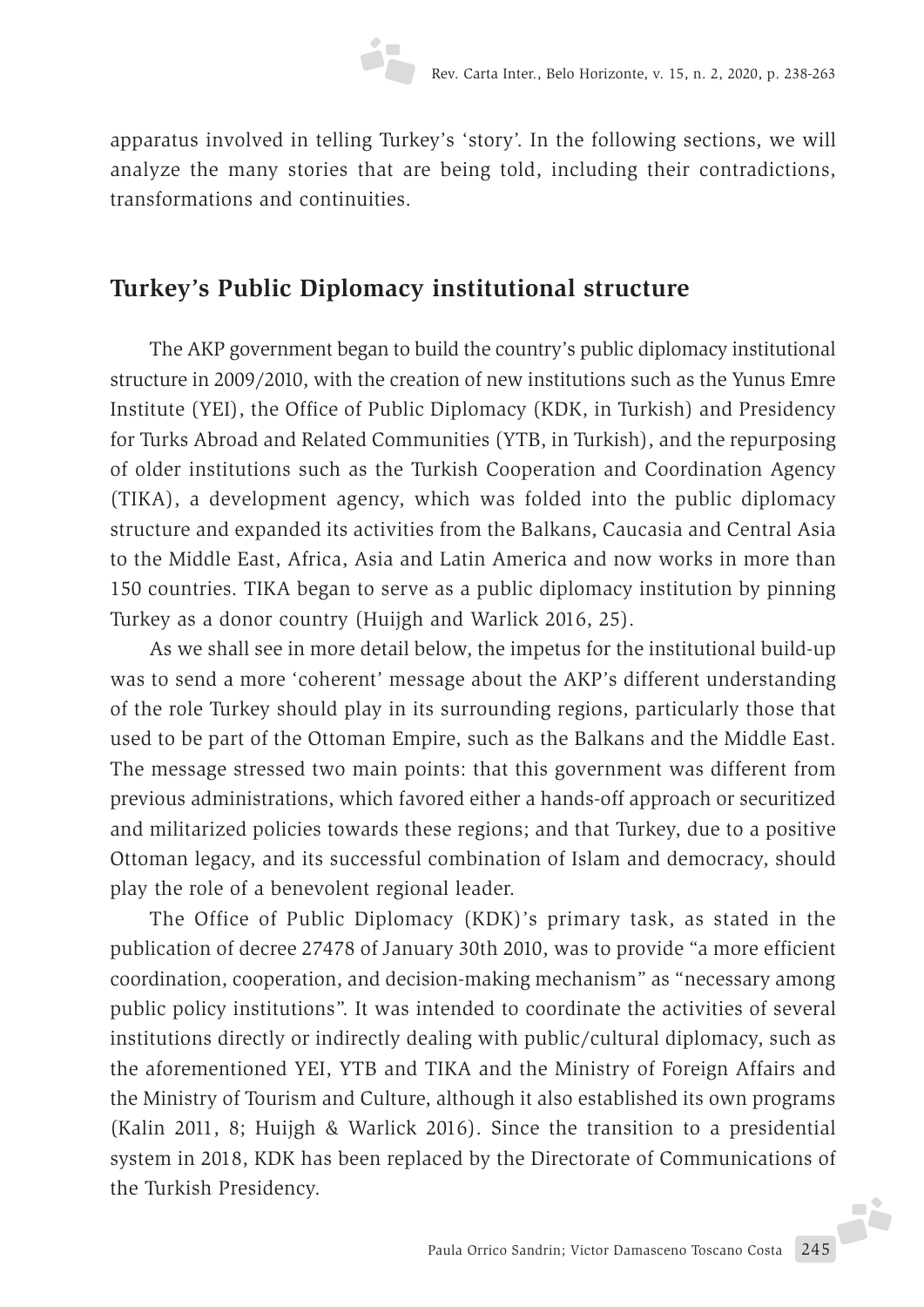The Yunus Emre Institute was modelled after cultural diplomacy institutions of Western countries, such as Alliance Française, the British Council and Goethe Institute, and, accordingly, aims to promote Turkish culture, language, art and history abroad (YEI n/d). More than 58 cultural centers have been established around the world, and among their many activities are included film, food and art festivals; poem, song, painting and drama competitions; scientific and academic conferences and workshops; and different courses (from Turkish hand crafts to folk dance) (Eski and Erol 2018, 32). The Presidency for Turks Abroad and Related Communities, as the name implies, has as its main target Turkish diaspora communities, but also coordinates the Turkey Scholarship Program, which provides higher education scholarships to international students.

It is interesting to note that many intercultural dialogue activities preceded the creation of the Yunus Emre Institute and were already carried out by the Gülenist Hizmet movement, a faith-based international network of organizations and individuals named after the Turkish preacher Fethullah Gulen. The movement operates in more than 180 countries, having established schools and cultural centers, including in Brazil ("Centro Cultural Brasil-Turquia", launched in 2011). The movement and the AKP government worked in close cooperation inside and outside Turkey until their relationship began to sour in 2013. The government accused the movement of plotting the coup attempt of July 15th 2016, labelled it "Fethullah Terrorist Organization" and closed many of its institutions involved in public and cultural diplomacy, such as Kimse Yok Mu, one of Turkey's largest charitable organizations, which operated predominantly within Muslim countries (Çevik, Sevin and Baybars-Hawks 2018).

In addition to the institutions mentioned above, Kalin (2011) adds others, such as "Kizilay (The Turkish Red Crescent), […] TRT (The Turkish National TV)", "aid organizations, foundations, civilian platforms, and other civil society actors" that "have become indispensable to public diplomacy efforts" and are all active in it "through political, diplomatic, economic and cultural activities" (p. 21). In conjunction, these institutions make up Turkey's multiple and fragmented public diplomacy network and work to enact Turkey's identity, as envisioned by the government and other constituents. Such a vast array of agents, as we shall see, leads to dispersion and contradiction in discourses, all of which undermine the literature's claim to public diplomacy as a cohesive practice that reflects a pre-given stable identity. On the other hand, we can discern attempts by Turkish political actors to sediment and fix particular configurations of meaning about

j.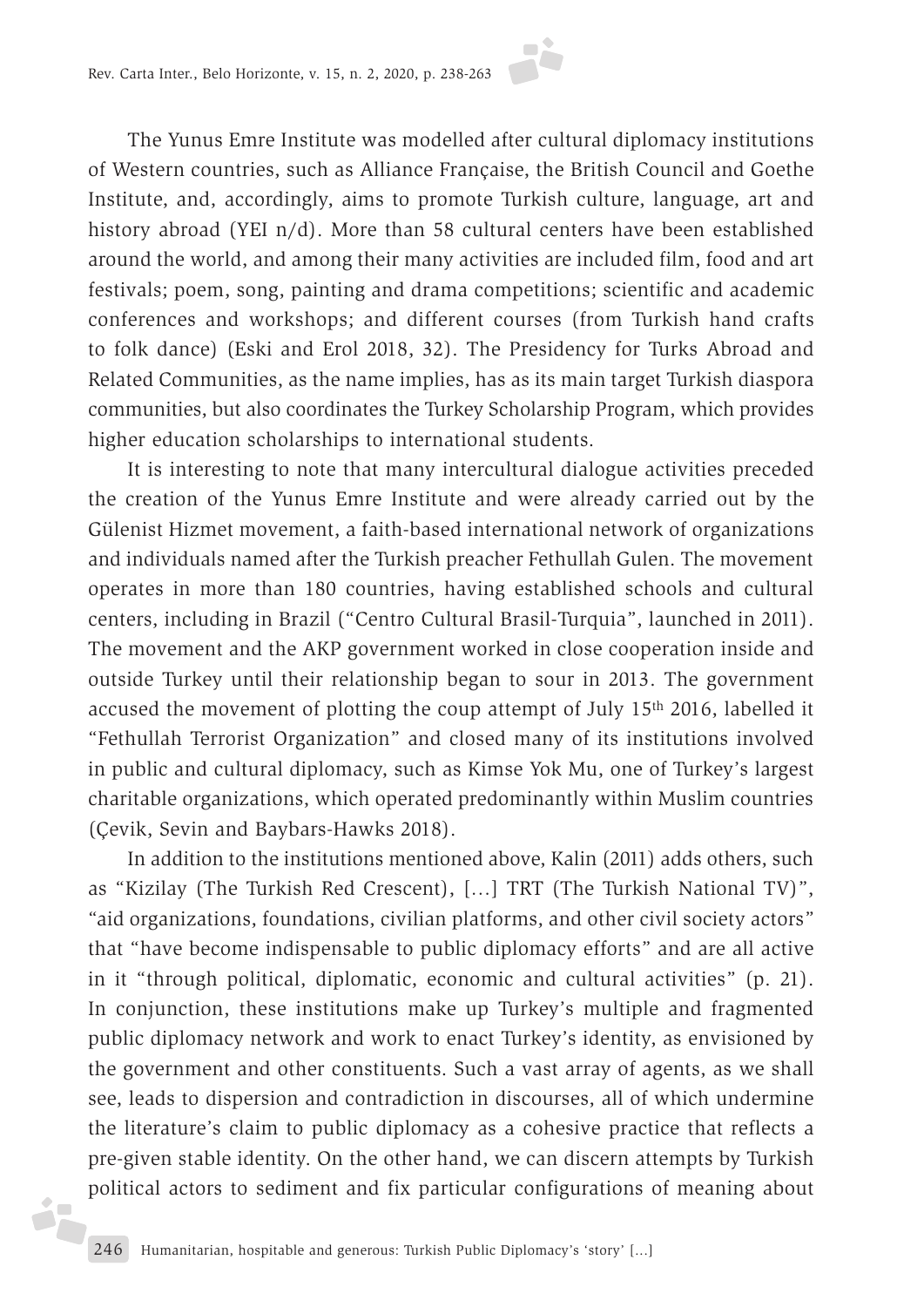Turkey, and its relations with the West and neighboring regions, through privileged discursive tropes.

Analyzing primary and secondary sources on Turkish PD, we have discerned the prominence of two themes: a (positive) Ottoman legacy and Turkey as a 'benign' emerging power. As we shall see, these two discursive tropes are interrelated: the latter is a consequence of the former. In the following, we argue that AKP PD efforts constitute attempts to demarcate and stabilize a particular conception of Turkish identity, one which is portrayed as different and better than the one articulated by Kemalist elites. This designation of a particular "Turkey's story and image" has both domestic and international publics as intended audiences. These attempts to seal in, contain and stabilize particular meanings about Turkey's image and story are doomed to fail, since, as we have seen, it is impossible to contain systems of signification — "they always retain paradoxes, open ends, and impossibilities" (Wæver 2009, 173). Multiple meanings, both dissonant and consonant, insist on flowing, in spite of the partial fixity attempted through the frequent repetition of two themes.

In order to understand PD efforts under the AKP government, we must understand the context within which they acquire meaning. AKP PD narratives acquire meaning in a context populated by several other narratives (about Turkey's image and Turkey's story) which attempt to contain and stabilize particular configurations of meaning about Turkey and its relations with other countries. Turkey's story(ies) and Turkey's image(s) have been told and described many times and in many ways. Sometimes, some of those stories and images are significantly different from each other; sometimes, they bear striking similarities. As we explore these two prominent themes, we will emphasize how Turkey's relations with the West/Europe and with the Muslim Middle East have been framed and narrated in AKP PD discourses, in order to identify ruptures and continuities with regardto previous narratives.

## **Telling Turkey's 'story' through public diplomacy: what is being told? A positive Ottoman legacy**

Former members of the Ottoman Empire, in particular Arabs, were frequently depicted by Kemalist leaders, military officers, school textbooks and everyday chatter as traitors who stabbed Turkey in the back during World War I. As a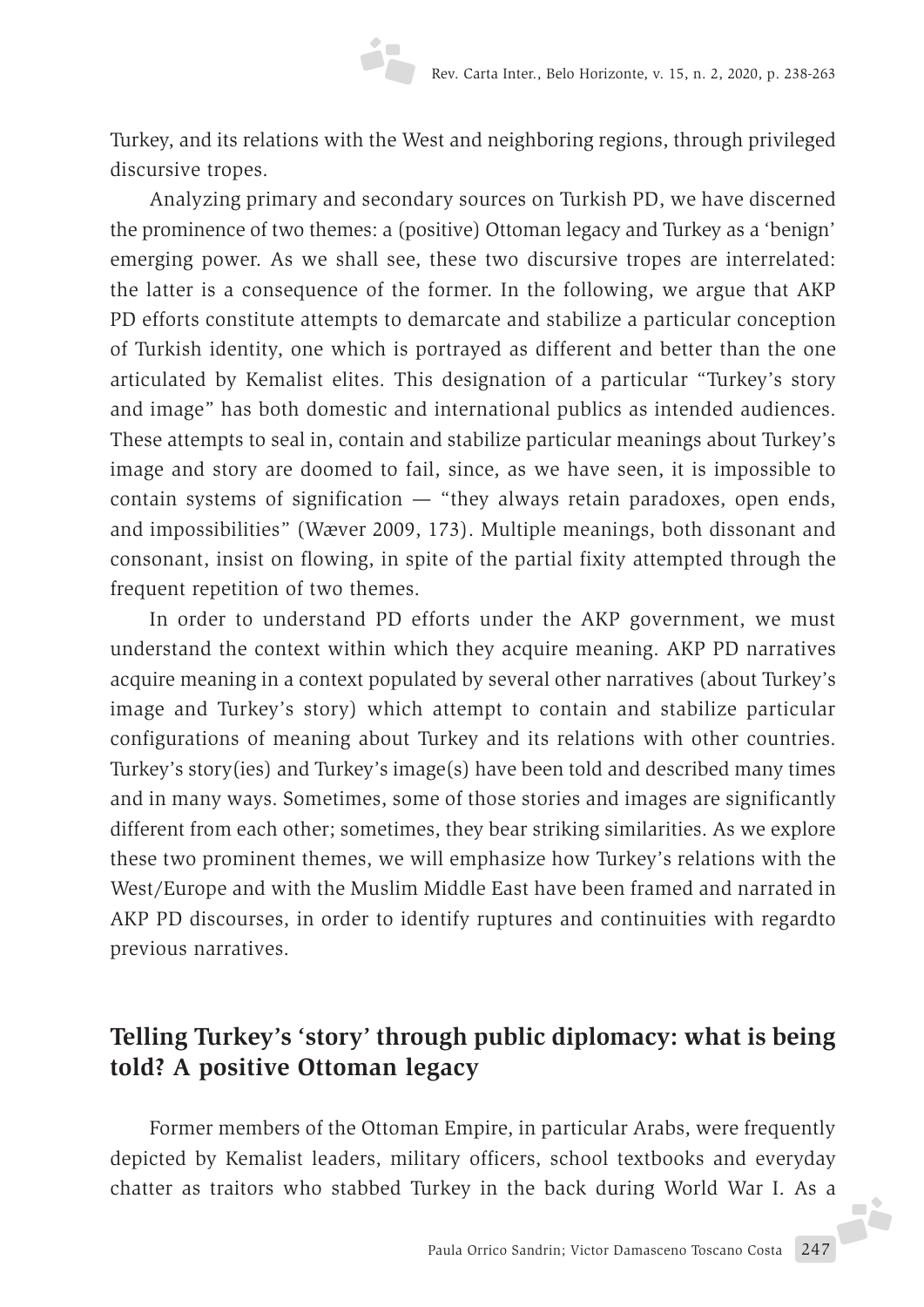consequence, Turkey was presented as a lone country, situated in an unfortunate geographical location, encircled by unfriendly countries devising schemes to weaken or even disintegrate Turkey with the help of enemies within (Altinay 2004; Bilgin 2007). In contrast, AKP narratives frequently portray the Ottoman past as the basis for the establishment of closer relations with former members of the Empire. According to President Erdogan: "We have grown up with the motto that Turkey is surrounded by three seas and neighboring enemy countries […] 'Arabs stabbed us in the back during the First World War' was the common saying until very recently. You know what? I even feel ashamed when I recall it, but the word 'Arab' was the common way of calling a stray dog on the street […] Our policy is not to create enemies but to establish stable ties with all countries. Turkey's relations with Middle Eastern countries are only natural as is the case with Balkan or Caucasus countries" (quoted in Demirtas 2010).

The idea that a shared Ottoman past naturally creates bonds between its former members and that Ottoman heritage provides a basis for Turkey's leadership in the region had one of its clearest formulations in the book *Strategic Depth*, authored by former Prime Minister and Minister of Foreign Affairs Ahmet Davutoglu. According to this idea, the end of the Cold War "defrosted" some of the deep connections between Turkey and its neighborhood. As a result, Turkey has the possibility to become once again a central country (Davutoglu 2010), providing security and stability to areas where it has historical responsibilities, namely the Middle East, the Balkans, the Caucasus, Central Asia, the Gulf and the Caspian, Black and Mediterranean Seas (Davutoglu 2008, 79). The aim to achieve peace between Turkey and its neighbors was encapsulated in the "zero-problem policy" formulated by Davutoglu. According to the former Prime Minister, the zero-problem policy was "the fundamental principle we have applied in foreign policy […], deepening friendships, intensifying and growing fraternity […] This is why we said […] we will open doors of friendship and fraternity […] let siblings meet, mingle with each other; and let the fraternity which comes from the depths of history be transferred to the future generations" (quoted in Today's Zaman 2011, 04). By enhancing socio-cultural and trade relations between Turkey and its neighbors, the "security-based and hard-power-based politics of the former governments" were left behind (Eksi and Erol 2018, 40).

In PD efforts, the idea that Ottoman heritage and legacy allows Turkey to be a regional leader is frequently expressed. According to Ibrahim Kalin, the purpose of Turkish public diplomacy is to tell the new Turkish 'story', which "reflects the

ó,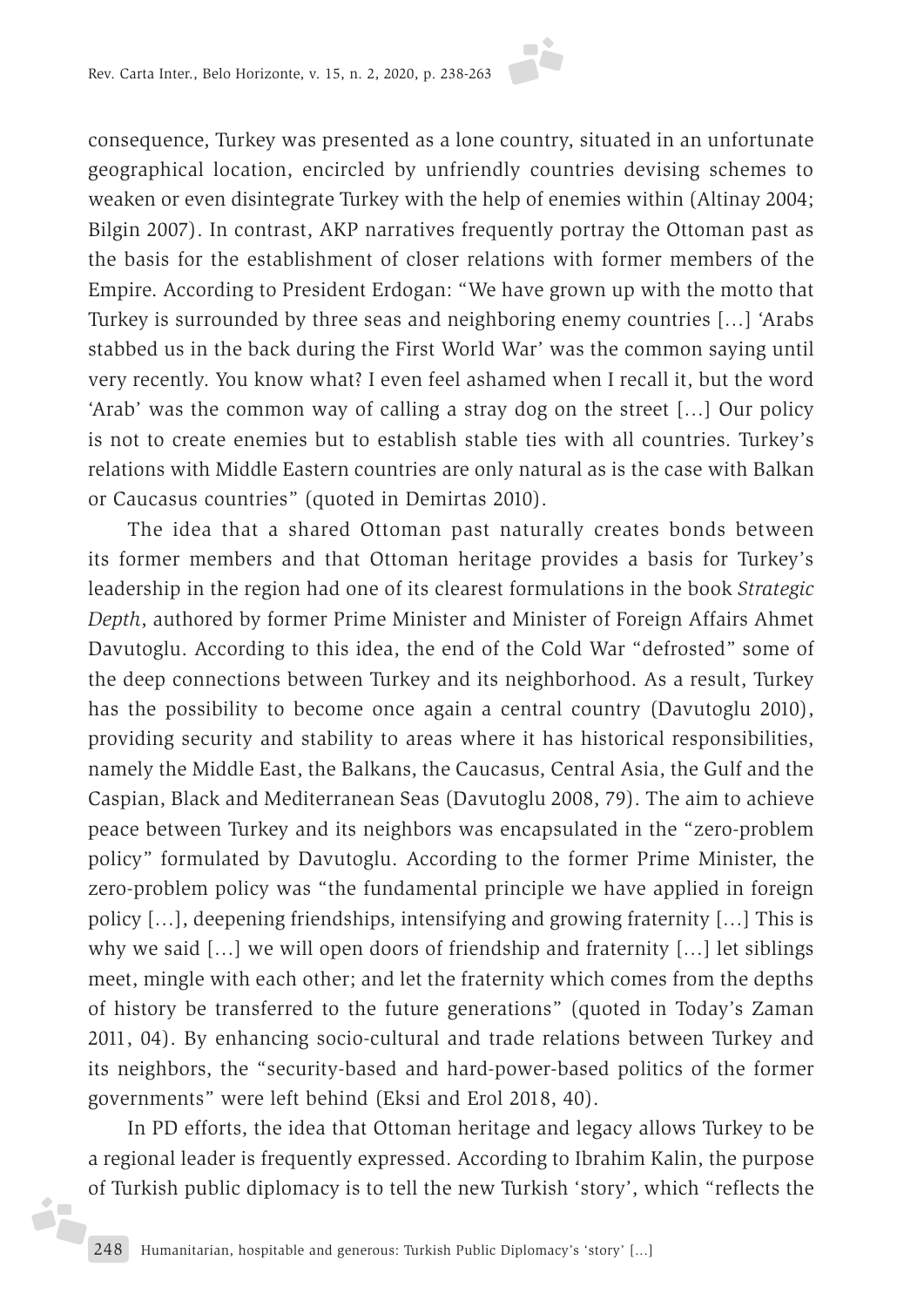new identity which the country wants to embrace" (2011, 12, emphasis added). According to Kalin (2011), the content of the new Turkish 'story' told by PD activities springs from a new political, social and geographic imagination, which enables Turkey to overcome "its old fears" (p. 5) and "Eurocentric notions of history and society" (p. 6); and to "reconnect with its history and geography" (p. 5). A revaluation of the Ottoman past and signifiers associated with it and, consequently, a more positive reading of Turkish history and geography, have been regular features of AKP leaders' statements. In fact, Kalin (2011) recognizes Davutoglu's *Strategic Depth* vanguard position when it comes to the "effort to see the world in a non-Eurocentric perspective" (Kalin 2011, 7).

The narrative establishes that "Turkey's descent from the Ottoman experience results in genuine familiarity with a large geographic area extending from the Balkans to the Middle East (Kalin, 2011, 20). Now, after overcoming "past mistakes" and "misguided government policies" of the past (Kalin 2011, 12) — presumably during Kemalist governments — "the emotional and political distance between Turkey and the Arab world is diminishing, and those relations are normalizing after a long hiatus" (Kalin 2011, 20). Diverse groups, such as "Turks, Kurds, Bosnians, Albanians, Circassians, Abkhazians, Arabs, Azeris, Kazakhs, Kyrgyzs, Uzbeks, Turkmens […], Armenian, Greek, Jewish and Assyrian communities" are brought together and reconciled due to "the Ottoman experience they have shared and built together". Turkey, as "the pivotal point of this heritage" can extend its soft power "from the Balkans and the Middle East to inner parts of Central Asia" (Kalin 2011, 10). References to the positive Ottoman legacy are widespread. In The Ministry of Foreign Affairs' website, a section entitled "Brief History of the Ministry of Foreign Affairs of the Republic of Turkey" (Turkey 2011a) it is written that "The Foreign Service of the Republic of Turkey is founded on the well-established traditions and legacy of Ottoman diplomacy with a long history". It claims that this "commanding diplomatic tradition […] was one of the leading factors which enabled the Ottoman Empire to reign over a vast geography for several centuries".

If AKP narratives about the Ottoman legacy serve as an attempt to clearly distinguish the party and its followers from Kemalist elites, when it comes to Europe/EU, on the other hand, AKP narratives reveal that differences between the two groups, so frequently represented as the antithesis of each other, are not so clear cut. In fact, since the early Republican years, a deep ambiguity in Turkish elites' discourses about Europe and the West, be they left-wing, right-wing or Islamist, can be discerned (Bilgiç 2016; Bilgin 2009, 2017; Bilgin and Bilgiç 2012;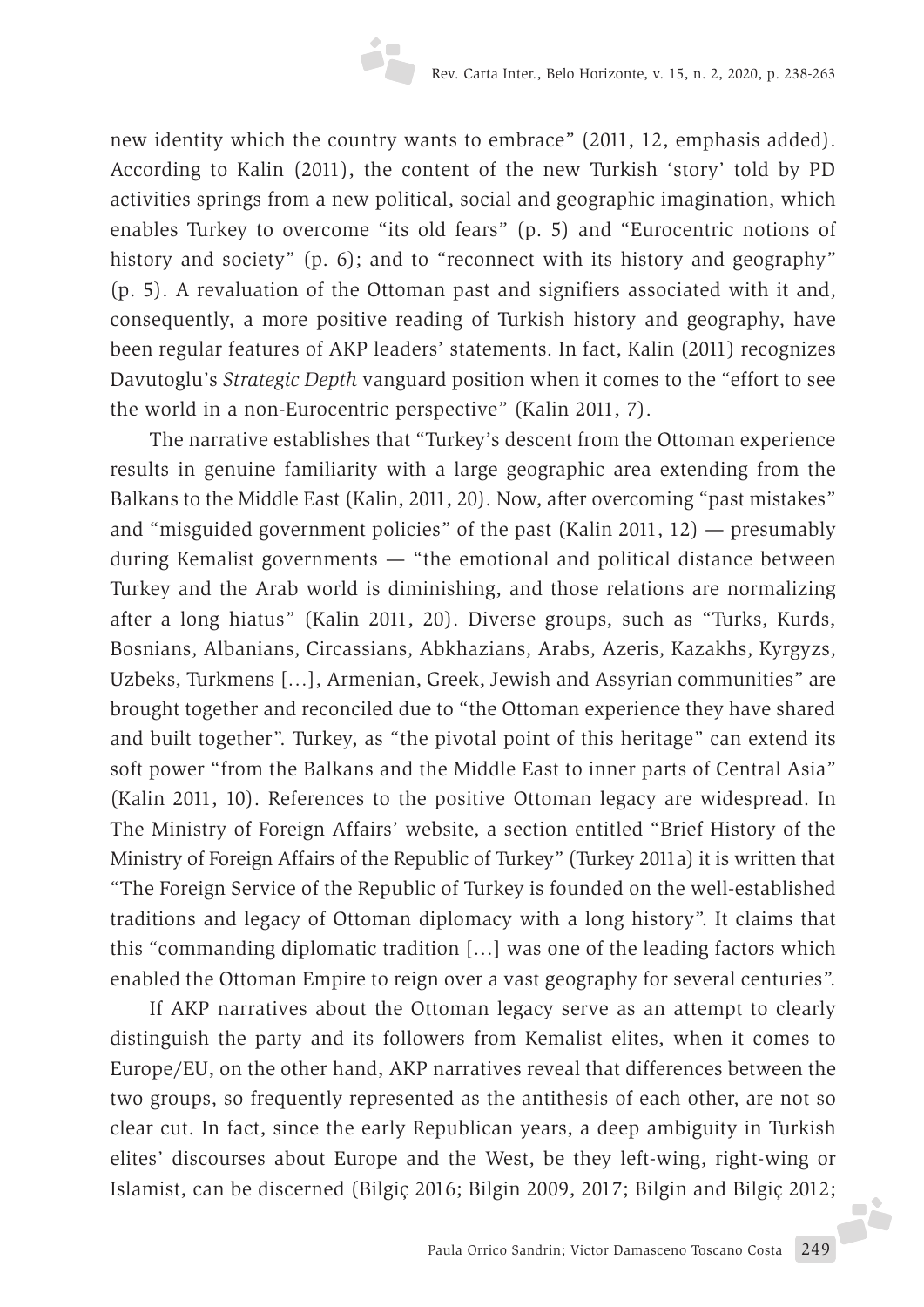Zarakol 2010, 2011; and Gülsah Çapan and Zarakol 2017). Desire, admiration, suspicion, anxiety, anger, frustration and resentment all coexist in Turkish political leaders' views of Europe/EU.

On one hand, suspicions and anger about continuous European/Western hypocrisy, double standards, aggression and intrusiveness in Turkish domestic affairs, manifested in the Ottoman Empire system of capitulations, the Treaty of Sevres, EU conditionality, criticism of Turkey's democratic and human rights standards, and other instances, are frequently voiced by AKP leaders today as they were by Kemalist leaders in the past.

On the other hand, the West/Europe have functioned as nodal points in Turkish discourses for more than a century, binding together signifiers such as civilization, modernization, secularism, industrialization, rationality and science. Turkey's socialization in a hierarchical international order meant that signifiers associated with the Ottoman Empire were devalued whereas signifiers associated with West/ Europe were valued. As a result, Turkish political leaders have been attempting to identify with signifiers associated with the West/Europe ever since. Mustafa Kemal Ataturk's reforms, conducted in the early Republican period, for example, were attempts to replace Ottoman-Islamic ways of thinking with 'modern' modes of thought and epistemologies based on rationality and science. More recently, the signifiers democracy, rule of law, human rights, (economic) development and prosperity have been bound by the nodal point "European Union". Example of this is the Ministry of Foreign Affairs website explaining that Turkey "cherish[es] and defend[s] the same values and norms the EU is built on, such as democracy and respect for human rights, fundamental freedoms and the rule of law" and that Turkey's "ongoing reforms, especially in the areas of democracy, human rights and rule of law, constitute a significant aspect of our efforts towards EU accession and show [Turkey's] willingness to contribute to the global role of the EU" (Turkey 2011b). Although AKP leaders have recast the Ottoman Empire in a new light, and in several instances appear resistant to the EU, they also have inherited the desire for recognition and validation from Europe/EU; the resentment towards it; and the attachment to certain signifiers associated with it.

In spite of PD claims about a new non-Eurocentric imagination, the persistent attachment to certain signifiers associated with the West/Europe/EU becomes visible when the same "Brief History of the Ministry of Foreign Affairs" (Turkey 2011a), which spoke about a commanding Ottoman diplomatic tradition, mentions,

ó7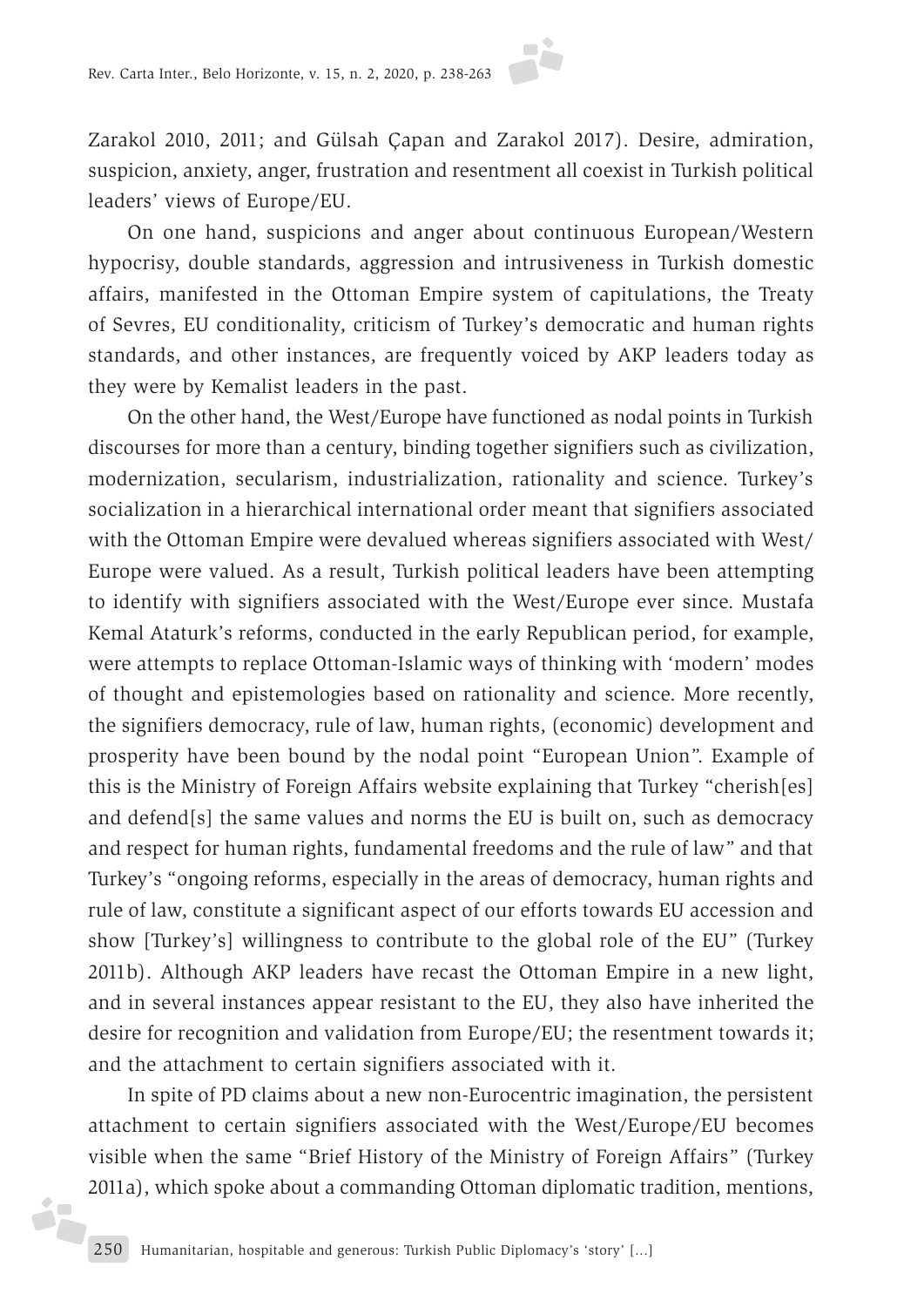without a hint of protest or grief, that "Ambassadors of the Ottoman Empire appointed to European capitals […] served as pioneers of modernization by accelerating the process of westernization and reform within the Empire". The Ministry of Foreign Affair's own Directorate for EU Affairs also states that "Turkey began 'westernising' its economic, political and social structures in the 19th century […] it chose Western Europe as the model for its new secular structure", continuing on to say that "Turkey has ever since closely aligned itself with the West [...]" (Turkey 2017).

## **Turkey as a benevolent emerging power**

Another prevalent theme in PD discourses is the image of Turkey, under the AKP government, as a generous, humanitarian, hospitable, benevolent and/or benign emerging power in the world stage, usually citing the hosting of millions of Syrian refugees in its own territory or its provision of humanitarian aid and development cooperation activities abroad (Tolay 2016, 135; Çevik 2016, 55; Huijgh and Warlick 2016, 26, Kalin 2011). The Ministry of Foreign Affairs website, in an entry entitled "Turkey's Enterprising and Humanitarian Foreign Policy" (Turkey 2019), stresses that "Turkey hosts the largest number of externally displaced people in the world […] accommodating around 4.9 million externally displaced people, 3.7 million of whom are Syrians, who have had to flee destruction in their home country. Turkey has spent around 40 billion USD to deliver aid and services to the Syrians". This claim is followed by the assertion that "With 8.6 billion USD of humanitarian assistance in 2018, Turkey is the largest humanitarian donor in the world, and the most generous country on the basis of per capita humanitarian spending" (Turkey 2019).

In fact, the AKP government places its open-door policy for refugees at the center of its public diplomacy efforts (Özdora Aksak 2019, 2). Almost half of the news stories run between 2011 and 2018 by Anadolu Agency, the country's official news outlet, under the control of the Directorate of Communications, about Syrian refugees in Turkey, presented Turkey as a good host (Özdora Aksak 2019, 8). Besides mentioning the funds, services, projects and programs provided to refugees, many of the news articles cited international actors' praises for Turkish hospitality, including praises by the President of the European Parliament, the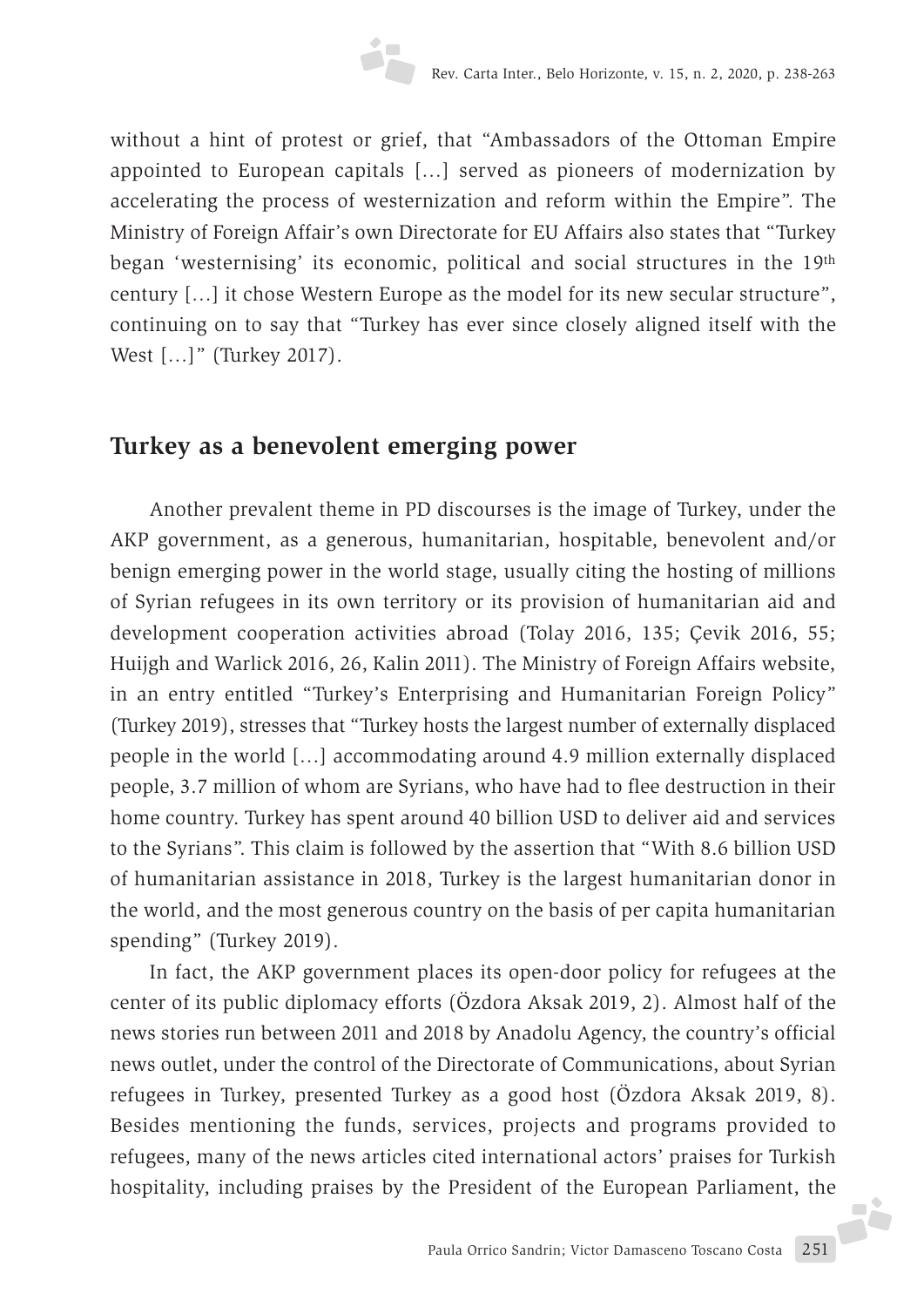European Commissioner for Migration, Home Affairs and Citizenship and the United Nations High Commissioner for Refugees. This generosity and hospitality are also framed as enduring legacies of the Ottoman Empire, which had "the tradition of being a safe haven for battered and persecuted people" (Eski 2019). Furthermore, until recently, the AKP government had been one of the most outspoken critics of China's policies towards the Uighur minority, who is ethnically Turkic and religiously Muslim, in Xinjiang province. In 2009, then Prime Minister Recep Tayyip Erdoğan used the term "near-genocide" to describe the Chinese crackdown in the region<sup>6</sup>. These vocal criticisms could be interpreted as part of a strategy to present AKP's Turkey as a leader of oppressed Turkic peoples7 and Muslims around the world.

This 'new' benevolent Turkey, which confidently embraces Ottoman heritage, is positively compared with Turkish image in the 1990s, when the country was described as a "post-Cold War warrior" (Kirisci 2006, 8), a "coercive regional power" (Onis 2003, 84) and a "regional bully" (Kramer, 2000, 212) for constantly threatening the use of force against its neighbors. It is also contrasted with the international community, particularly Western powers, lack of support for refugees. The EU, in particular, was frequently criticized for delaying the transfer of funds promised in the context of the 2016 Turkey-EU migrant deal (Özdora Aksak 2019, 11). "Such discursive strategies in news stories reposition Turkey as an ally of those in need and a good neighbor, while positioning the West as an uncaring antagonist that has failed to fulfill its promises" (Özdora Aksak 2019, 17).

In addition to its altruistic actions towards foreigners abroad and at home, Turkey's democracy and economic prosperity have been described in PD texts as sources of the country's influence. According to Kalin (2011, 9), two of the main

j.

<sup>6</sup> In recent years, due to China's increasing economic influence in Turkey, particularly through infrastructure investment projects, and the deterioration of Turkey-United States ties, the AKP's policy towards China's crackdown of Uighurs shifted from strong condemnation to relative silence. In October 2019, the Turkish government refused to join other countries in joint a statement to call on China to end violations against Uighur Muslims (Kashgarian 2020).

<sup>7</sup> The emergence of new Turkic Republics in Central Asia and the Caucasus with the dissolution of the Soviet Union had already provided, pre-AKP years, an opportunity for Turkey to devote its energies to regions sharing linguistic and cultural ties with the country. The "discovery" of these regions in the 1990s seemed to abate to a certain degree the feeling of isolation characteristic of Kemalist government's discourses. Former President Süleyman Demirel (1993-2000) went so far as to say that Turkey should assume the leadership of a giant "Turkic world stretching from the Adriatic Sea to China" (quoted on Bozdaglioglu 2003, 96).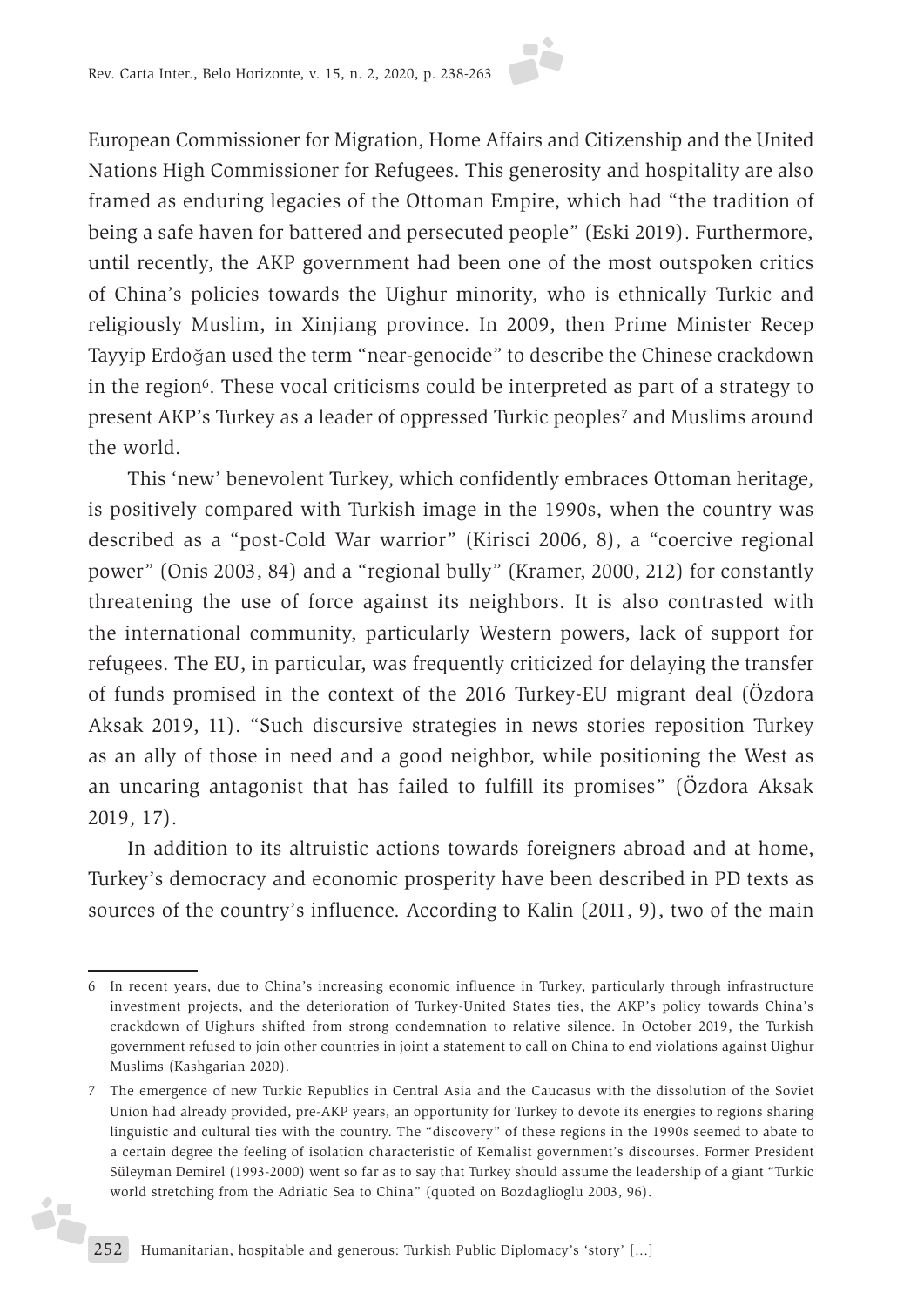pillars of Turkey's soft power are its democratic experience and its successful economic development, which render the country a model to Arab countries. In this narrative, the image of Turkey is of "an island of stability [which] has become a sanctuary for people escaping from terrorism and violence in the region" (Davutoglu in Tolay 2016, 142). Huijgh and Warlick (2016) also note that a prominent narrative of Turkish PD is "its economic prosperity and commitment to democracy" (p. 14), although the authors acknowledge that there is an "ever-growing discord between the government's democratic rhetoric and some autocratic tendencies" (p. 29), manifested in "the violation of democratic rights, media censorship, police brutality (p. 30). This narrative, despite its contradictions, is neatly summed up in Turkey's Ministry of Foreign Affair's website: it states that Turkey's "policies adapt to constant changes and strive to shape the dynamics around us towards *peace, prosperity and stability*" (Turkey 2019, emphasis added) — which is eerily close to the EU's own trope of itself as a "zone of peace, prosperity and democracy" (European Union Global Strategy 2016; European Commission 2010; European Security Strategy 2003).

The EU has been described, or describes itself, as "a positive global force" (European Commission 2017); a 'civilian power' (Duchêne 1973), 'normative power' (Manners 2002; Manners and Whitman 2013), 'ethical power' (Aggestam 2008), 'a model' (European Commission 2007a and 2007b). It is in this context that we can understand the constant reference to a generous, benevolent, democratic, prosperous and stable Turkey which serves (or served) as a model to neighboring countries. Such terms attempted to place Turkey alongside the EU in the hall of foreign policy and domestic virtuosity. Turkey's parameters continue to be the West/Europe/EU, even though the rift between the two continue to grow in other spheres.

The fact that Western frames of reference lap at the shore of the new (presumably non-Eurocentric) Turkish 'story' is a reminder that material and symbolic hierarchies have deep psychic effects and, thus, are not easily dismantled. It is also a reminder that attempts to seal in particular configurations of meanings are doomed to fail, since meanings are unstable and impossible to contain. Finally, it reminds us that borders (such as those between conservative and Kemalists) must be kept through many practices, linguistic and non-linguistic, including PD, lest they expose their absence of ontological status and porosity.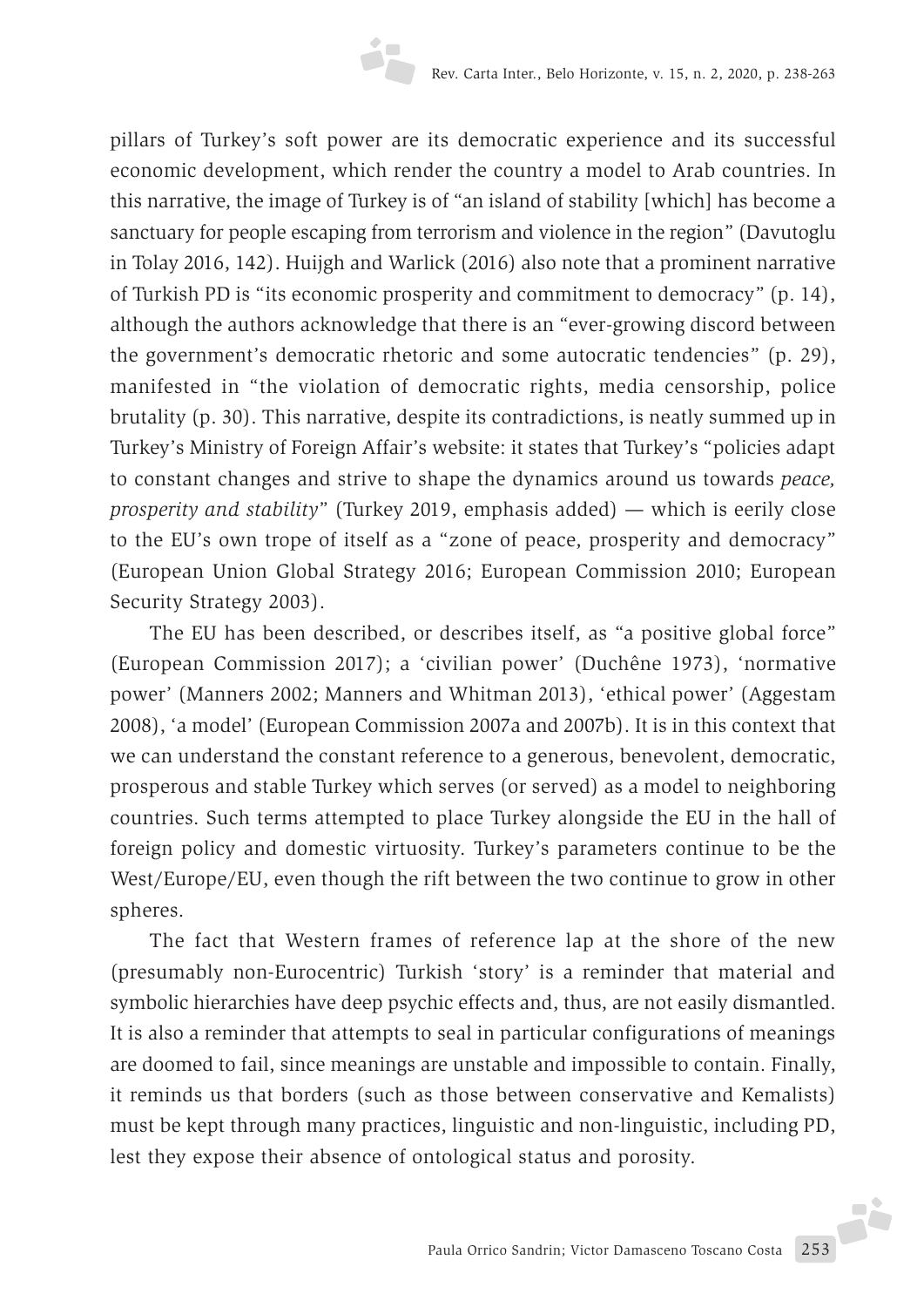### **Modulating Turkey's 'story' in times of domestic authoritarianism and foreign military interventions**

The 'story' of AKP's Turkey as a model of a Muslim democracy with a thriving economy, a regional leader which combines entrepreneurship with humanitarianism, generosity and hospitality, had to be modulated as domestic and foreign policies began to take on more authoritarian and militaristic tones .

Domestically, the government increasingly adopted a more authoritarian behavior, supporting a purge of (secular) opposition forces via the Ergenekon and Sledgehammer court cases and later, after the failed coup attempt of July 15th 2016, of members of the Hizmet movement and anyone accused of having ties with them. Hundreds of thousands of people were investigated, dismissed or arrested, including civil servants, judges, prosecutors, military officials, academics, teachers and journalists (Turkey Purge 2020).

Internationally, Turkey carried out three military operations in Northern Syria (Euphrates Shield in 2016/2017; Olive Brach in 2018 and Peace Spring in 2019) against Kurdish forces of the People's Protection Units (YPG), which Turkey considers a terrorist organization due to its links to Kurdistan Workers' Party (PKK). Operation Peace Spring, carried out after the withdrawal of American troops from northeastern Syria in October 2019, received widespread condemnation. As a result of the operation, hundreds of thousand people were displaced and Turkey was accused of committing war crimes and several human rights violations (Amnesty International 2019). European countries imposed an arms embargo and the United States established sanctions against senior government officials.

Given these domestic and international developments, the story of Turkey as a model of how to reconcile Islam and democracy, and of a benevolent regional leader who deploys a zero-problem policy towards its neighbors, became harder to sustain. After a 'golden period', Turkey's soft power and global image were severely affected (Eski and Erol 2018; Uysal and Schroeder 2019).

In this final section, we aim to analyze the stories that are being told in this changing context by Turkish PD apparatus. Given that material practices (such as purges of dissenters and military interventions) also produce meanings — in these cases, possible meanings produced could be that Turkey is neither a model of democracy nor a humanitarian and benevolent neighbor —, how has Turkish public diplomacy been trying to seal in, contain and stabilize particular meanings about Turkey's story?

i.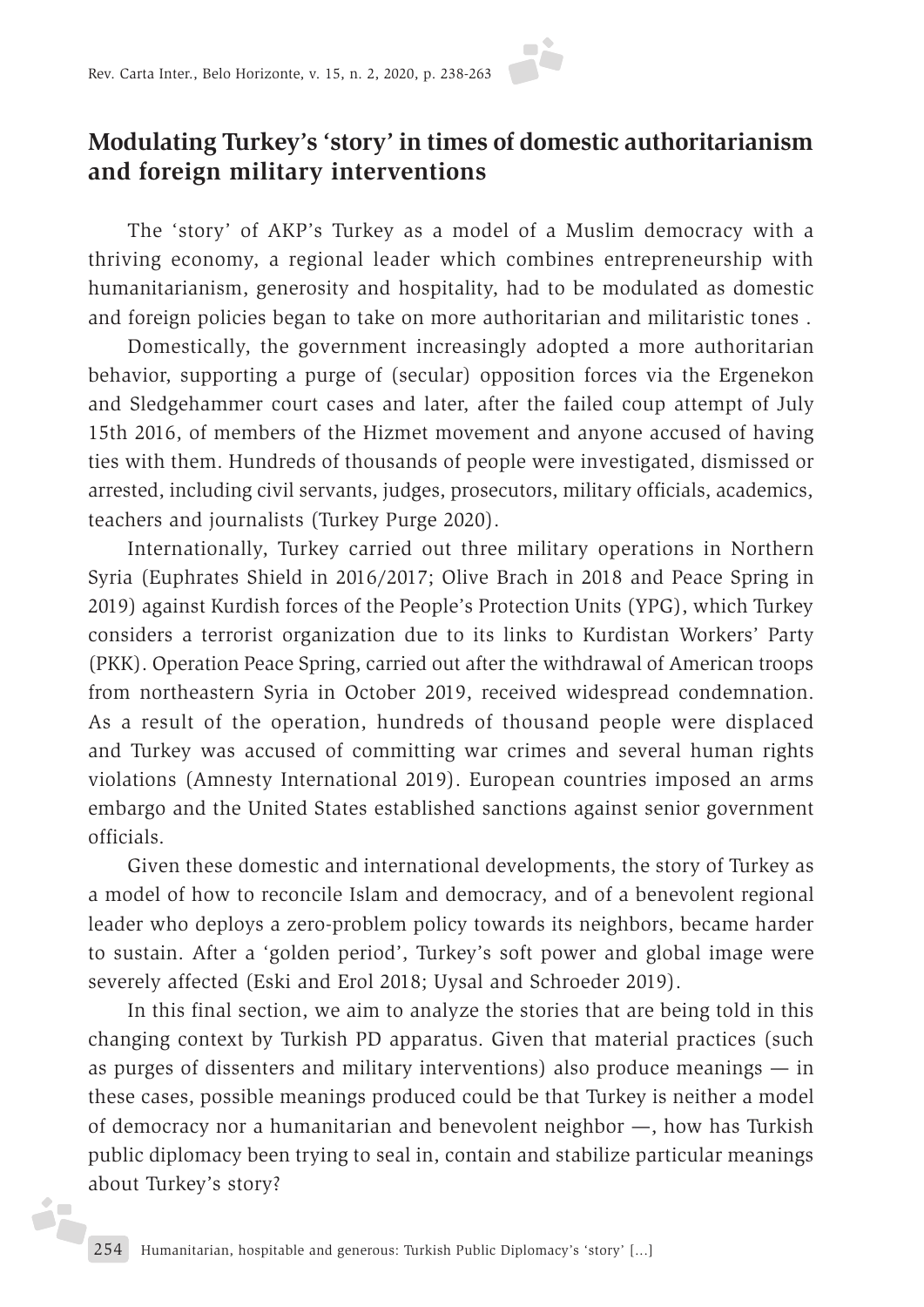We have identified the deployment of four discursive strategies: 1) a renewed emphasis on Turkish cultural products and on its humanitarian, hospitable and generous actions towards Syrian refugees; 2) a growing cult of personality around President Erdogan; 3) an effort to tell Turkey's 'story' right, in order to avoid misinterpretation and negative 'propaganda'; and 4) the mobilization of 'old' discursive tropes of Turkey as a lone country, located in a unfortunate region, subjected to foreign powers' scheming. The stories being told combine narratives associated with AKP's 'new' Turkey with narratives associated with Kemalists' 'old' Turkey, in an attempt to produce particular meanings, enact a particular identity and make particular courses of action seem natural and 'normal'.

Turkish public diplomacy shifted the emphasis of its message: from the country's *political* and *economic* success (as a country that managed to successfully combine Islam, democracy and capitalism) to its *cultural* products, in particular TV dramas broadcasted throughout the world. Investments in cultural diplomacy attempt to counter the negative repercussions of unpopular actions (Donelli 2019, 128 and 129). In addition, the humanitarian dimension of Turkey's open-door policy to Syrian refugees continued to have prominence. According to Director of Communications Fahrettin Altun, "As the country that hosts the world's largest number of refugees, we put this issue on the agenda of all internationally respected organizations. We are informing the world public opinion in order for Turkey to receive the respect it deserves in humanitarian aid policy" (Altun 2020). The frequent depiction of Turkey as a good host to Syrian refugees in government leaders' discourses and media outlets, and the characterization of Turkish foreign policy as 'humanitarian', represent a continuity of the discursive trope of Turkey as a benign and benevolent regional leader. Missing from these discourses are references to Turkey being a model. "Turkey's […] policy of becoming a model country for the Middle East with its Muslim democracy identity, which was interrupted by the Arab Spring, has transformed into this new foreign policy and public diplomacy over the Syrian refugees" (Eski 2019).

The three other discursive strategies — a cult of President Erdogan, 'telling Turkey's story right', and the mobilization of narratives associated with former Kemalist governments — are deeply entwined. An analysis of more than 2500 Twitter posts by Turkish government's most influential PD accounts have shown that President Erdogan is presented as a charismatic, strong and heroic political leader, possessor of superior qualities<sup>8</sup>: a savior and a champion of the Muslim

<sup>8</sup> In an interview, Director of Communications Fahrettin Altun claimed that "our President's supplement and food only consist of his dedication and faith" (Altun 2020).J.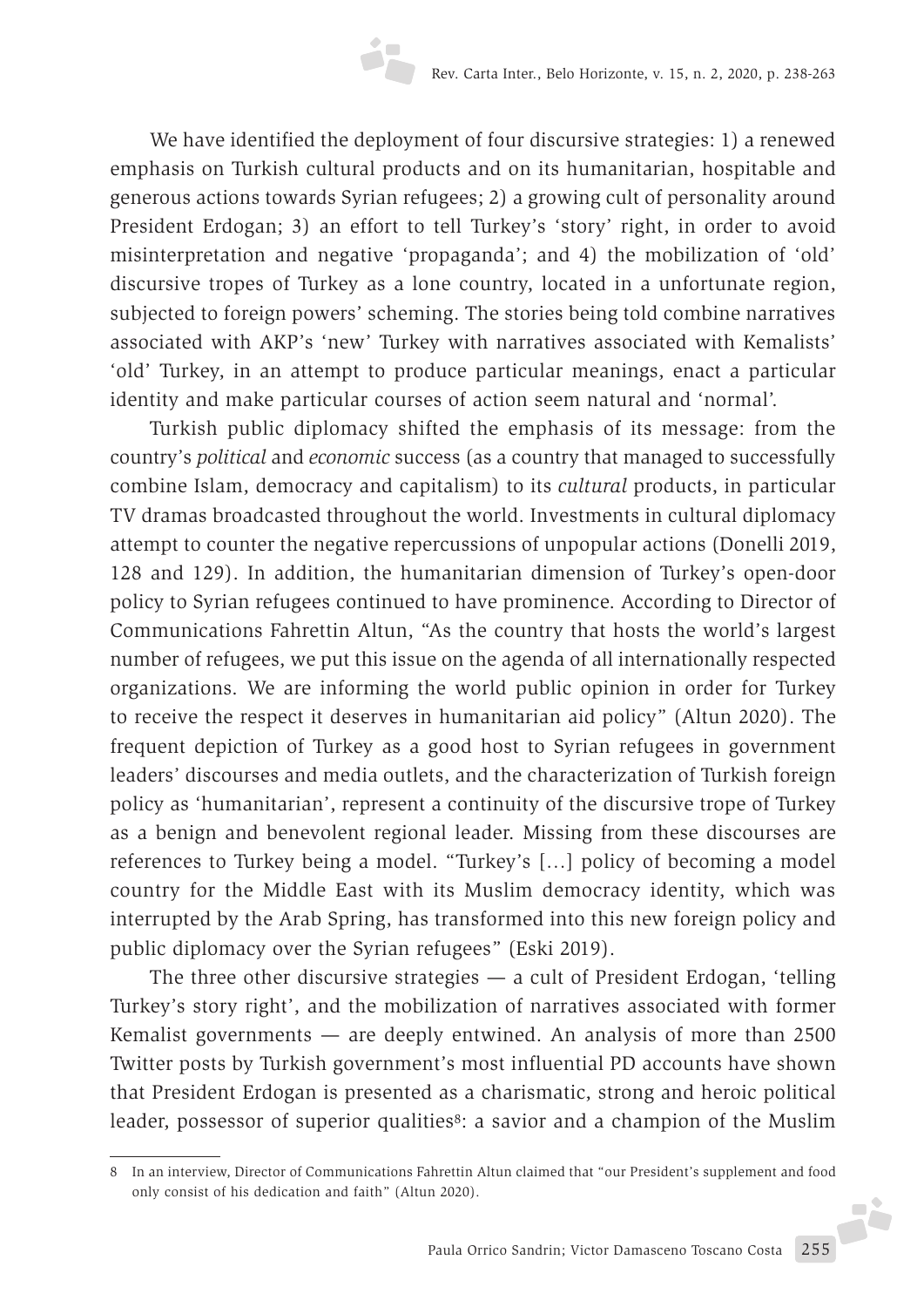world, a fatherly figure who stands up for and protects Muslims who are persecuted around the world, be they Palestinians or Rohingya people (Uysal and Schroeder 2019, 6).

The need to accurately frame and tell Turkey's 'story' to the world, in order to counter "unfair allegations" and "black propaganda" targeting Turkey, constitutes one of the reasons for the creation of the Directorate of Communications (Altun 2020). According to Director of this institution, Fahrettin Altun, the unity of state institutions' discourses is deemed important because "if different actors in the State put forward different discourses on an issue, it delivers a negative message to foreign countries. This does not only portray an image of chaos but makes the state vulnerable to foreign interventions" (Altun 2020) These foreign interventions, black propaganda and unfair allegations are made by "almost all of the great powers", "who are disturbed by Turkey's growth rate" (Altun 2020).

In a sentence that weaves together the threads of 'cult of personality' and 'telling Turkey's story right', Director Altun claims that "Our President has been thinking for a long time that foreign actors have been unfair towards Turkey […] Our President is striving to increase Turkey's regional power and make Turkey stronger while also exerting efforts to avoid threats emanating from the region. Every step he takes for our country's good causes a chain of black propaganda" (Altun 2020).

The mentions of foreign powers being unfair towards Turkey, and of threats emanating from the region, reverberates previous discourses about Turkey's unfortunate predicament in the world stage. As we have seen, Turkey was frequently presented as a lone country, situated in an unfortunate geographical location, encircled by unfriendly countries devising schemes to weaken or even disintegrate Turkey. The current endeavor to "accurately" frame and tell Turkey's story entails the unearthing of old 'Kemalist' tropes of Turkey being the victim of foreign powers' meddling and encircled by unfriendly countries. Director Altun succinctly revives this narrative by saying that "This is an element of the siege and the war of attrition against Turkey. We have to struggle constantly and strongly" (Altun 2020).

How can we account for the presence of a narrative mostly associated with Kemalist groups, from whom AKP leaders wanted to distance themselves, among PD discourses entailed with the task of telling a new Turkey's story? First of all, as we have seen, the suspicions of foreign powers meddling in Turkey's internal affairs is shared among AKP and Kemalist elites, demonstrating the frontiers

éF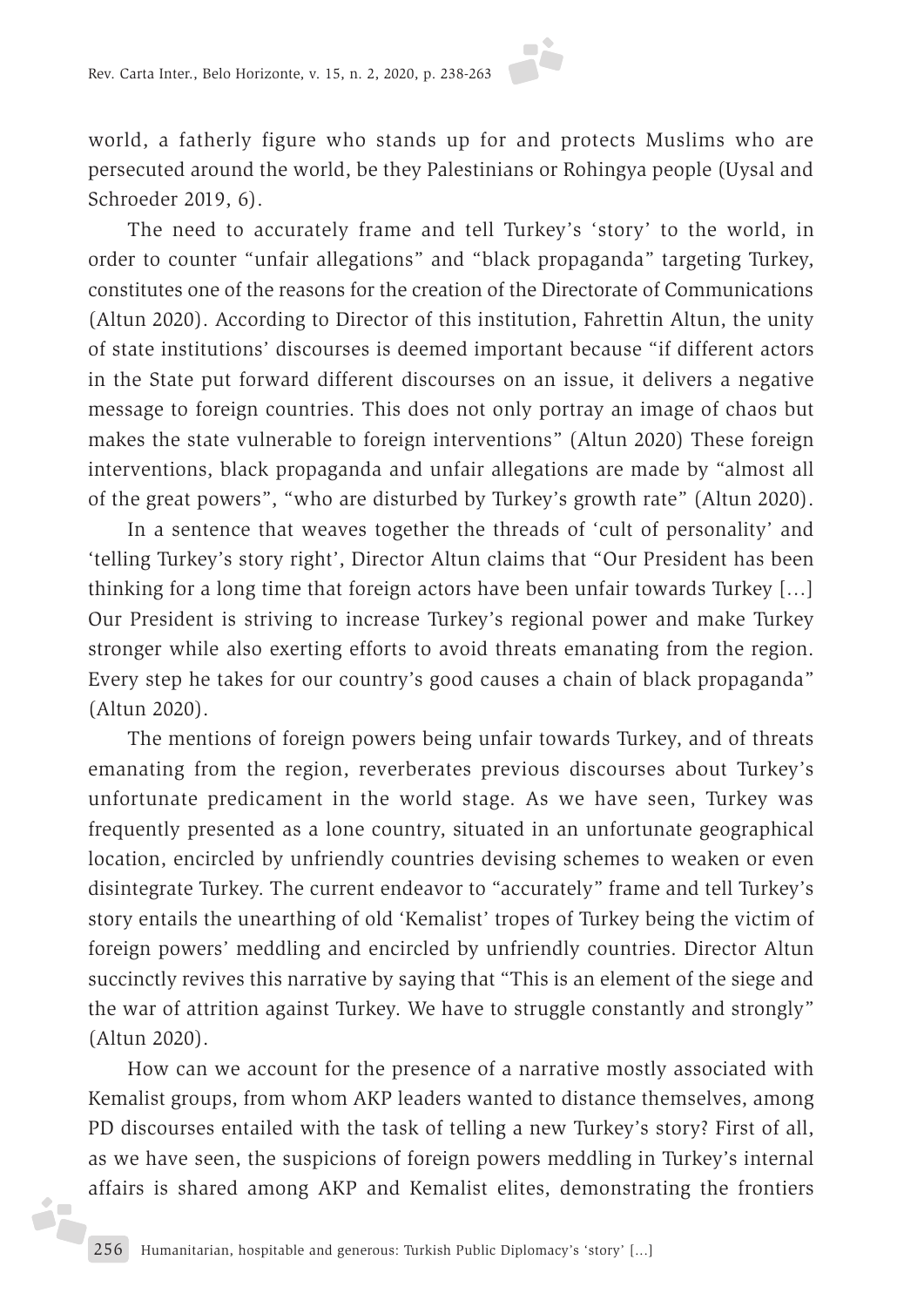between them are porous in some respects. Furthermore, by bringing to the fore a narrative of regional threats and instabilities so ingrained in people's imaginaries, this discourse resonates among many sectors of the population, thereby helping legitimate foreign policy actions as necessary and unavoidable. In fact, in spite of widespread international condemnation, Operation Peace Spring was supported by all political parties in parliament, except for the pro-Kurdish Peoples' Democratic Party (HDP), and by 79% of Turkish population (Duvar 2019).

The issues which, according to the government, are subjected to black propaganda and unfair allegations, and hence have to be 'accurately' told by Turkish public diplomacy institutions, concern mainly the military interventions in Syria and the post-attempted coup of July 15 crackdown. The post-coup measures, usually referred to by international press as "purges" or "crackdown", are referred to by PD discourses as July 15 'resistance': "We are coordinating the works in our country and abroad to ensure that our July 15 resistance remains where it deserves in our collective memory" (Altun 2020). The military interventions in Syria are framed as a logical and existential necessity to protect Turkey's "national interests" against the threat of (Kurdish) terrorism: "We try to use every traditional and innovative method of communication in order to explain our country's fight against terrorism in the most accurate way […] With regard to all operations that we undertake to protect our national interests, such as the Peace Spring Operation, we provide the world press with the necessary accurate information and technical infrastructure needed to ensure fair coverage".

The framing of an issue as a threat to the "national interest", or to "national security", results from political processes, not from any intrinsic characteristics of the issue at hand. When an issue is successfully framed as a threat to the "national interest", or to "national security", certain courses of action are authorized, while others are foreclosed. In addition, the process framing an issue as a threat to the "national interest", or to "national security" in itself contributes to bring into existence the "national" that is being referred to as if it was pre-existent. In this particular case, the "national" seems to exclude not only some segments of the Kurdish population, but government opponents in general.

In the following quote, we can discern the strands of 'encirclement', 'telling the right message' and 'cult of personality' being woven together, culminating in the conjuring of a country that needs to be defended: "If Turkey had not had a strong leader like Recep Tayyip Erdogan, the turbulence that began in 2010 [the Arab Spring and the Syrian Civil war] would have swallowed us up. Despite all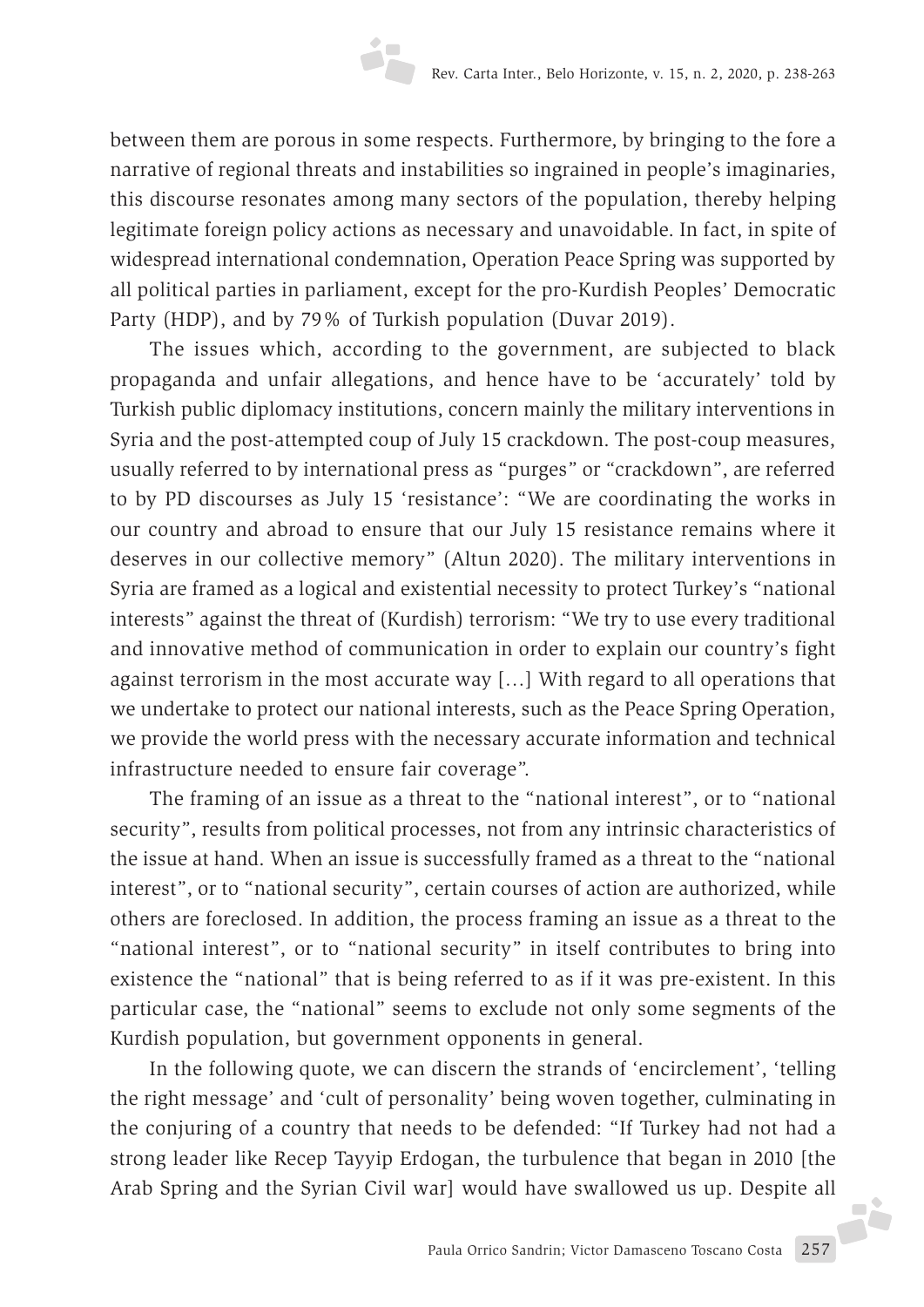these storms, we were able to tip the scales in Turkey's favor, and it has happened thanks to our President's leadership […] The Operation Peace Spring has been ordered by this strong leadership. It was possible to take a step, which has been opposed by the whole world […] our President […] destroyed that terror corridor. What I'm trying to learn from our President is the following: […] no concessions should be made in a situation that would be against our country" (Altun 2020).

#### **Conclusion**

d.

Departing from a poststructuralist understanding, this article made the argument that Turkish PD, instead of reflecting or projecting a pre-existent Turkish story, image or identity, is one of the many practices through which political and societal actors attempt to fix the meaning of Turkey's many stories, images and (precarious and fragmented) identities. Throughout the article, we attempted to show that AKP PD's privileged discursive tropes — the (positive) Ottoman legacy and Turkey as a 'benign' emerging power — had to be modulated in a context of domestic authoritarianism and military interventions abroad. As the security and hard-power-based politics of the former governments came to the fore, a stress on AKP's difference became harder to sustain. In an effort to legitimize militarized and anti-democratic actions, 'old' Kemalist discourses of encirclement were recycled, the positive Ottoman legacy lost prominence and Turkey as a 'benign' emerging power attempted to survive via threads of hospitality to Syrian refugees and President Erdogan as a savior and champion of Muslims around the world.

Through all these processes, it becomes clear that Turkey is composed of a multiplicity of institutions and peoples, and, as such, will have multiple voices which produce multiple meanings, in spite of the partial fixity attempted through the frequent repetition of privileged themes. Although such attempts are never fully successful, they are not inconsequential: through them, boundaries are enacted; subjects, objects and the relations between them are constituted; and certain ways of being and acting are authorized, while others are foreclosed. In particular, we showed how the mobilization of discourses associated with 'old' Kemalist elites helped legitimize militarized foreign policy actions which the AKP had claimed had been left behind.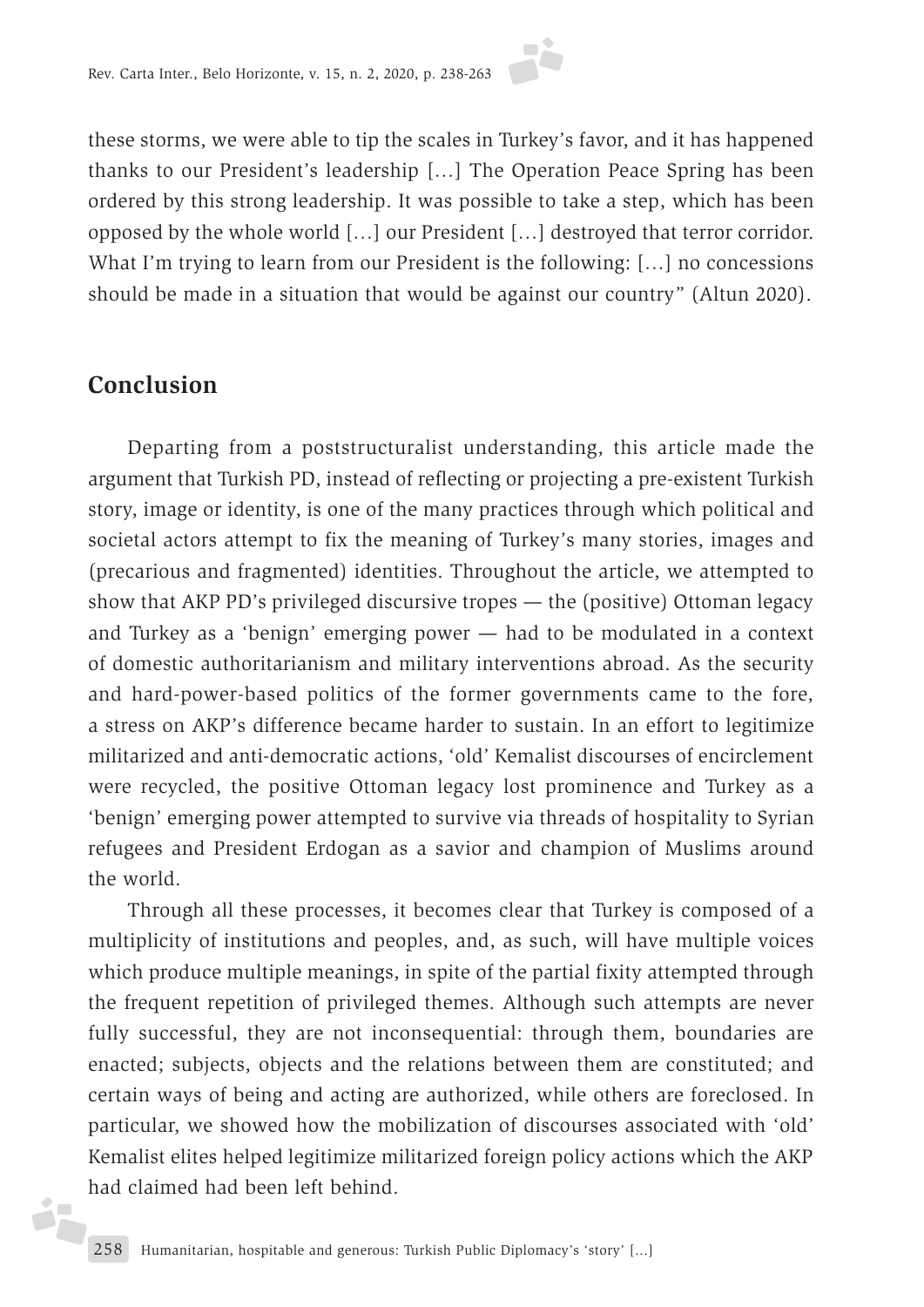### **References**

- Aggestam, Lisbeth. 2008. Introduction: ethical power Europe?. *International Affairs,* v. 84, n. 1, p. 1-11.
- Akyol, Mustafa. 2011. Who are the Turks?. In: Bechev, Dimitar (ed.). *What Does Turkey Think*. European Council on Foreign Relations.
- Altinay, Ayse Gul. 2004. *The Myth of the Military Nation. Militarism, Gender and Education in Turkey*. New York/Basingstoke: Palgrave/MacMillan.
- Altun, Fahrettin. 2020. Altun: 'Our President gives the world a lesson of strong leaderto-leader diplomacy'. Directorate of Communications, 13 Jan. 2020. Available at: <http://www.mfa.gov.tr/deputy-foreign-minister-koru-attends-the-opening-oftodaie-training-program-on-public-diplomacy.en.mfa> Accessed on 02 Feb 2020.
- Amnesty International. 2019. Syria: Damning evidence of war crimes and other violations by Turkish forces and their allies. 18 Oct. 2019. Available at: <https://www.amnesty. org/en/latest/news/2019/10/syria-damning-evidence-of-war-crimes-and-otherviolations-by-turkish-forces-and-their-allies/>. Accessed on 19 Feb. 2020.
- Anderson, Benedict. 2006. *Imagined Communities: Reflections on the Origin and Spread of Nationalism*. Londres: Verso, 2006. Aradau, Claudia *et al*. 2015. Discourse/materiality. In: Aradau, Claudia; Huysmans, Jef; Neal, Andrew; Voeljner, Nadine (Eds.). *Critical Security Methods — New frameworks for analysis*. New York: Routledge, p. 57-84.
- Ashley, Richard K.; Walker, R.B.J. 1990. Speaking the Language of Exile: Dissident Thought in International Studies. *International Studies Quarterly*, v. 34, n. 3, p. 259-268.
- Bilgiç, Ali. 2016. *Turkey, Power and the West Gendered International Relations and Foreign Policy*. London: I.B. Tauris.
- Bilgin, Pinar. 2017. *The International in Security, Security in the International: Worlding Beyond the West*. Abingdon and New York: Routledge.
- Bilgin, Pinar. 2009. Securing Turkey through Western-oriented foreign policy. *New Perspectives on Turkey*, v. 40, p. 102-125.
- Bilgin, Pinar. 2007. Only Strong States Can Survive in Turkey's Geography: The uses of 'geopolitical truths' in Turkey. *Political Geography*, v. 26, p. 740-756.
- Bilgin, Pinar; Bilgiç, Ali. 2012. Turkey and EU/rope: Discourses of inspiration and anxiety in Turkey's Foreign Policy. *Review of European Studies*, v. 4, n. 3, p. 111-124.
- Bozdaglioglu, Yucel. 2003. *Turkish Foreign Policy and Identity. A Constructivist Approach*. London/New York: Routledge.
- Campbell, David. 2013. Poststructuralism. In: Dunne, Tim; Kurki, Milja; Smith, Steve (Eds.). *International Relations Theories — Discipline and Diversity* (3rd ed). Oxford: Oxford University Press.

Paula Orrico Sandrin; Victor Damasceno Toscano Costa 259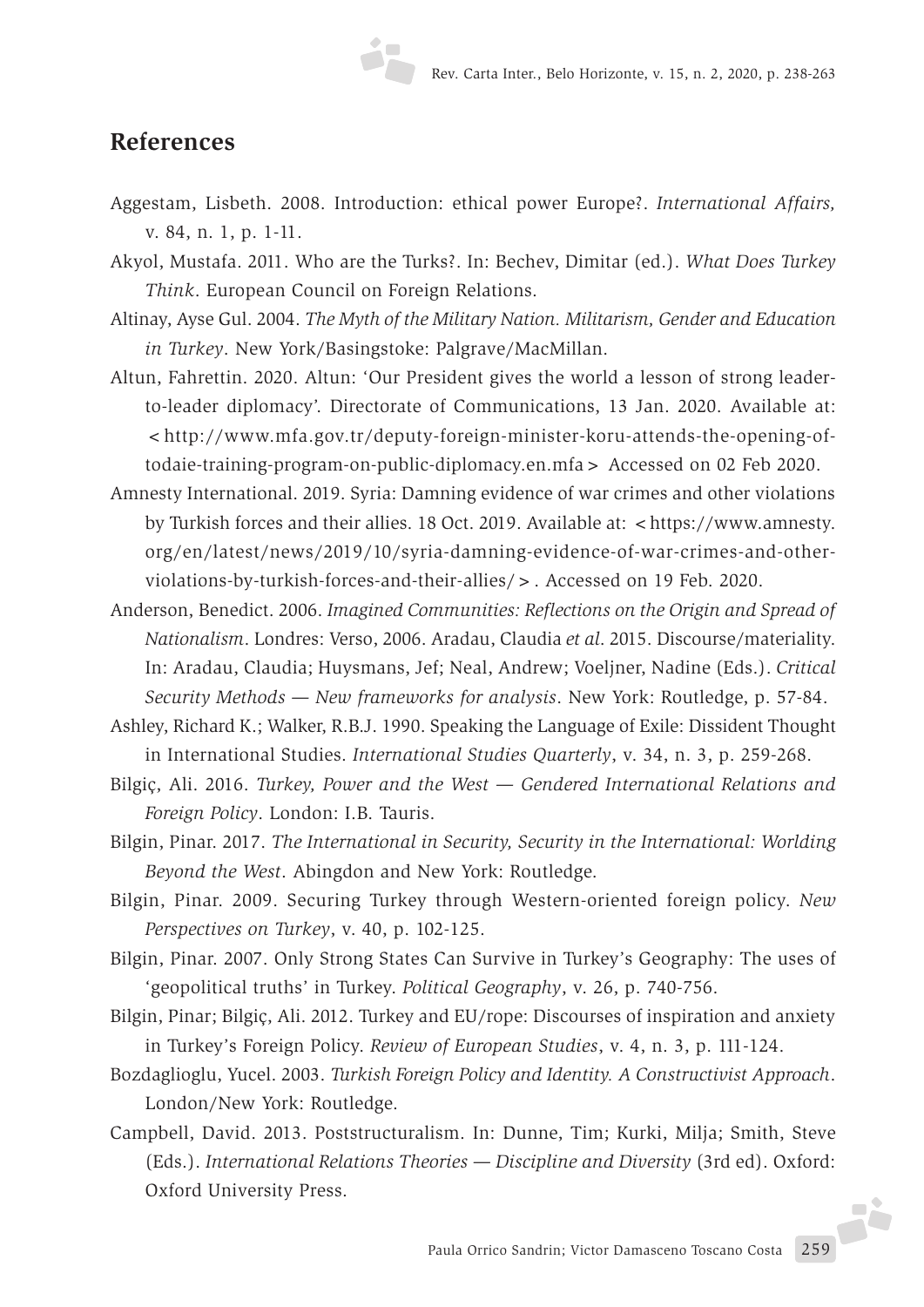- Campbell, David. 1992. *Writing Security*: *United States Foreign Policy and the Politics of Identity*. Minneapolis: University of Minnesota Press.
- Çevik, Senem B.; Sevin, Efe; Baybars-Hawks, Banu. 2018. State–Civil Society Partnerships in International Aid and Public Diplomacy: The Case of Turkey and Somalia. In: Pamment, J.; Wilkins, K. G. (Eds.). *Communicating National Image through Development and Diplomacy*, Palgrave Studies in Communication for Social Change, https://doi.org/10.1007/978-3-319-76759-8\_8.
- Çevik, Senem B. 2016. Turkey's State-Based Foreign Aid: 'Narrating Turkey's Story'. *Rising Powers Quarterly*, v. 1, n. 2, p. 55-67.
- Cull, Nicholas J. 2013. Foreword. In: Cross, Mai'a K. Davis; Melissen, Jan*. European Public Diplomacy. Soft Power at Work*. New York: Palgrave Macmillan, p. vii-xiv.
- Cross, Mai'a K. Davis. 2013. Conceptualizing European Public Diplomacy. In: Cross, Mai'a K. Davis; Melissen, Jan. *European Public Diplomacy. Soft Power at Work*. New York: Palgrave Macmillan, p. 1-12.
- Davutoglu, Ahmet. 2010. Turkish foreign policy and the EU in 2010. *Hurriyet Daily News*, 10 Feb. 2010. Available at:  $\langle h(t) \rangle$ www.hurriyetdailynews.com/n.php?n= turkishforeign-policy-and-the-eu-in-2010-i--2010-02-10>. Accessed on 12 Feb. 2010.
- Davutoglu, Ahmet. 2008. Turkey's Foreign Policy Vision: An Assessment of 2007. *Insight Turkey*, v. 10, n. 01, p. 77-96.
- Dermitas, Serkan. 2010. Turkish PM produces own 'pragmatic depth' foreign policy. *Hurriyet Daily News*, 03 Feb. 2010. Available at: <http://www.hurriyetdailynews.  $com/n.php?n=pm-introduces-own-8220 pragmaticdepth8221-policy-2010-02-03$ . Accessed on 03 Feb. 2010.
- Donelli, Federico. 2019. Persuading through Culture, Values, and Ideas: The Case of Turkey's Cultural Diplomacy. *Insight Turkey*, v. 21, n. 3, p. 113-134.
- Duchêne, Françoise. 1973. The European Community and the Uncertainties of Interdependence. In: Kohnstamm, Max; Hager, Wolfgang. *Nation Writ Large: Foreign Policy Problems Before the European Communities*. London: Macmillan.
- Duke, Simon. 2013a. The European External Action Service and Public Diplomacy. In: Cross, Mai'a K. Davis; Melissen, Jan. *European Public Diplomacy. Soft Power at Work*. New York: Palgrave Macmillan, p. 113-136.
- Duke, Simon. 2013b. The European External Action Service and Public Diplomacy. Clingendael — Netherlands Institute of International Relations. *Discussion Papers in Diplomacy* n. 127. Available at: <http://www.eipa.eu/files/repository/product/20131009144127\_ TheEuropeanExternalActionService.pdf>. Accessed on 14 Jun. 2017.
- Duvar. 2019. Public support for Turkey's Syria offensive at 79 percent: Poll. Available at: <https://www.duvarenglish.com/politics/2019/11/18/public-support-for-turkeyssyria-offensive-at-79-percent-poll/>. Accessed on 19 Feb 2020.

j.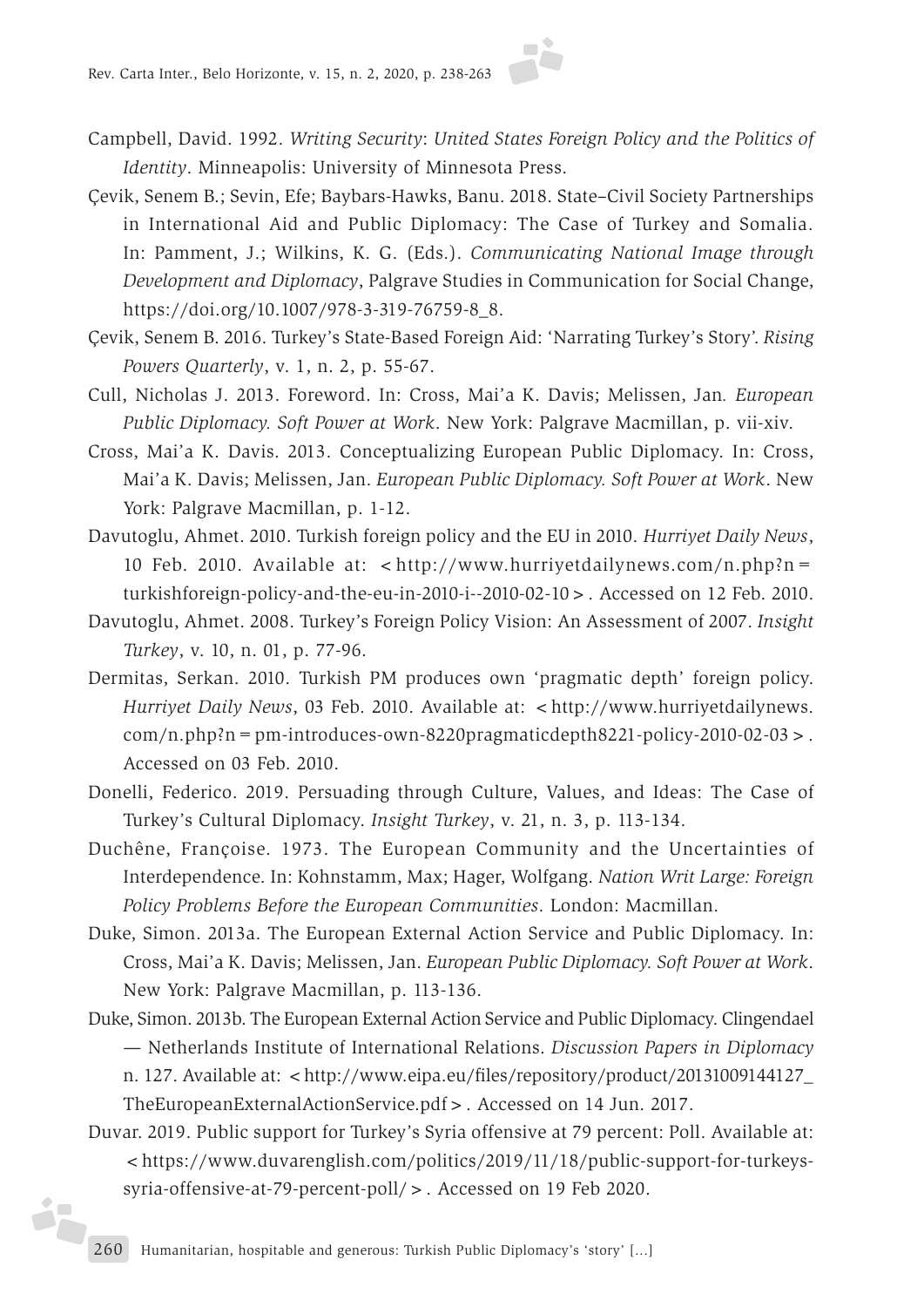- Eksi, Muharrem. 2019. Hospitality in Turkey's Public Diplomacy. *Ankasam,* 01 Apr. 2019. Available at: <https://ankasam.org/en/hospitality-in-turkeys-public-diplomacy/>. Accessed on 02 Feb. 2020.
- Eksi, Muharrem; Erol, Mehmet Seyfettin. 2018. The Rise and fall of Turkish Soft Power and Public Diplomacy. *Akademik Bakış*, v. 23, n. 11, p. 15-45.
- Epstein, Charlotte. 2008. *The Power of Words in International Relations Birth of an Anti-Whaling Discourse*. Cambridge, Massachusetts: The MIT Press.
- European Commission. 2017. *White Paper on the Future of Europe Reflections and scenarios for the EU27 by 2025*, 1 Mar 2017. Available at <https://ec.europa. eu/commission/sites/beta-political/files/white\_paper\_on\_the\_future\_of\_europe\_ en.pdf>. Accessed 16 Jun. 2017.
- European Commission. 2010. *Communication and Visibility Manual for European Union External Actions.* Available at: < https://ec.europa.eu/europeaid/sites/devco/files/ communication\_and\_visibility\_manual\_en\_0.pdf>. Accessed 16 Jun. 2017.
- European Commission. 2007a. *A glance at EU public diplomacy at work, The EU's 50th anniversary celebrations around the world*. Available at: <http://europa.eu/50/ around\_world/images/2007\_50th\_anniv\_broch\_en.pdf>. Accessed 16 Jun. 2017.
- European Commission. 2007b. *The EU in the world The foreign policy of the European Union*, June 2007.
- European Security Strategy. 2003. *A Secure Europe in a Better World European security Strategy*, 12 Dec. 2003. Available at: <https://www.consilium.europa.eu/uedocs/ cmsUpload/78367.pdf>. Accessed on 16 Jun. 2017.
- European Union Global Strategy. 2016. *Shared vision, common action: a stronger Europe. a global strategy for the EU foreign and security policy*, June 2016. Available at: <http://www.eeas.europa.eu/archives/docs/top\_stories/pdf/eugs\_review\_web. pdf>. Accessed on Accessed 25 Sep. 2016.
- Gülsah Çapan, Zeynep; Zarakol, Ayse. 2017. Postcolonial colonialism? The case of Turkey. In: Epstein, Charlotte (ed.) *Against International Relations Norms — Postcolonial Perspectives*. London and New York: Routledge.
- Huijgh, Ellen; Warlick, Jordan. 2016. The Public Diplomacy of Emerging Powers, Part 1: The Case of Turkey. USC Center on Public Diplomacy at the Annenberg School. Los Angeles: Figueroa Press.
- Kalin, Ibrahim. 2011. Soft Power and Public Diplomacy in Turkey. *Perceptions Journal of International Affairs*, vol. 16, n. 3, p. 5-24.
- Kashgarian, Asim. 2020. Uighurs Concerned China Is Luring Turkey into Silence on Xinjiang. *Voice of America*, 20 Feb. 2020. Available at: <https://www.voanews. com/extremism-watch/uighurs-concerned-china-luring-turkey-silence-xinjiang>. Accessed on 08 Jun 2020.

Paula Orrico Sandrin; Victor Damasceno Toscano Costa 261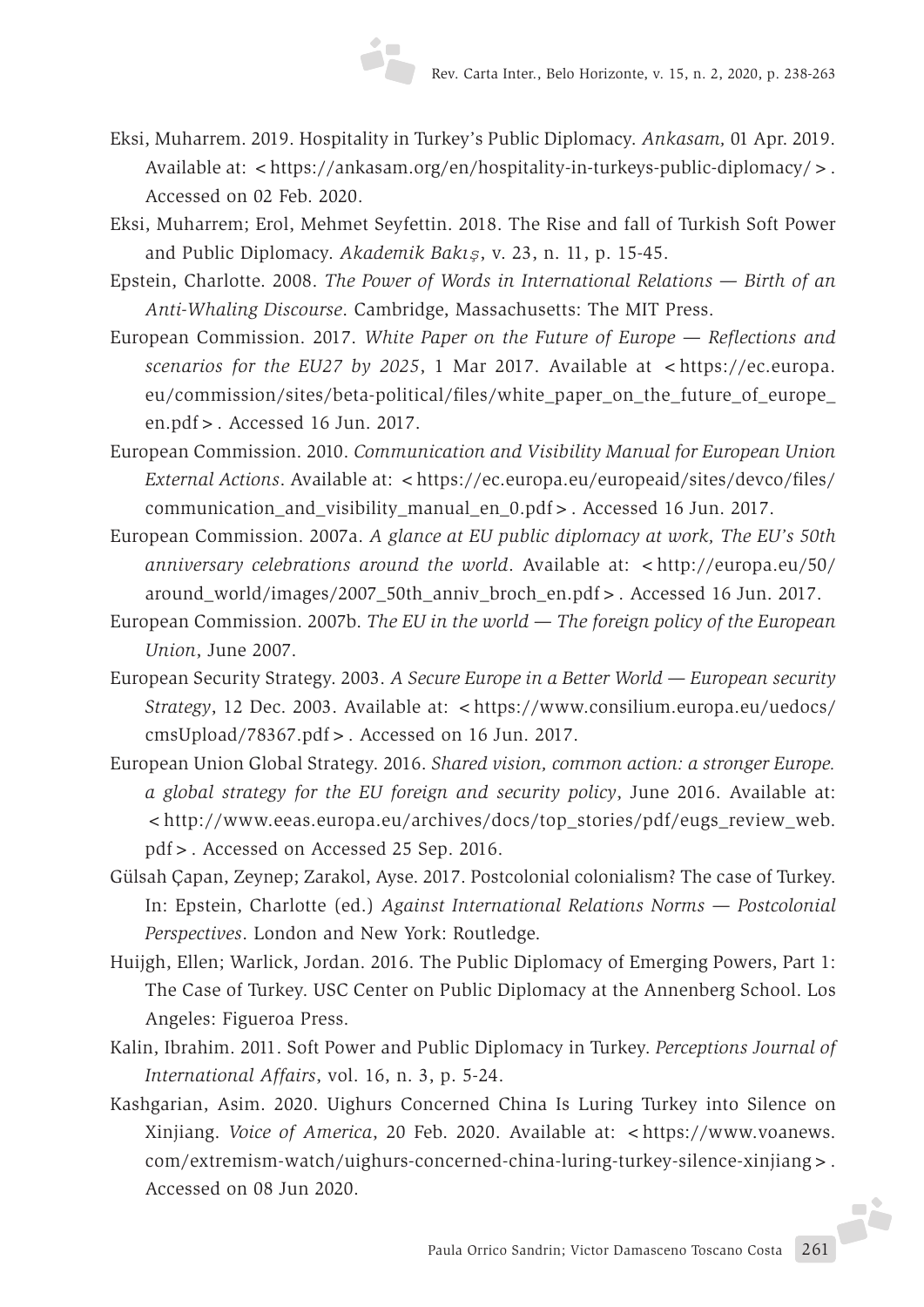- Kirisci, Kemal. 2006. Turkey's foreign policy in turbulent times. Institute for Security Studies, *Chaillot Paper* 92, September 2006.
- Kramer, Heinz. 2000. *A Changing Turkey: the challenge to Europe and the United States*. Washington D.C.: The Brooking Institution Press.
- Laclau, Ernesto; Mouffe, Chantal. 2001. *Hegemony and Socialist Strategy* (2nd ed.). London: Verso.
- Magalhães, Bruno. 2018. A Teoria Ator-Rede como prática poética: em favor da bagunça nas Relações Internacionais. In: Siqueira, Isabel Rocha de et al (Ed.). *Metodologia e Relações Internacionais: debates contemporâneos*. Rio de Janeiro: Editora PUC-Rio, 2018.
- Manners, Ian. 2002. Normative Power Europe: a contradiction in terms?. *Journal of Common Market Studies,* v. 40, n. 2, p. 235-258.
- Manners, Ian; Whitman, Richard. 2013. Normative Power and the Future of EU Public Diplomacy". In: CrosS, Mai'a K. Davis; Melissen, Jan. *European Public Diplomacy. Soft Power at Work*. New York: Palgrave Macmillan, p. 183-204.
- Melissen, Jan. 2011. Beyond the New Public Diplomacy. Clingendael Netherlands Institute of International Relations. *Clingendael Papers*, n. 3, Oct. 2011. Available at: <https://www.clingendael.nl/sites/default/files/20111014\_cdsp\_paper\_jmelissen. pdf>. Accessed on 14 Jun. 2017.
- Milliken, Jennifer. 1999. The Study of Discourse in International Relations: A Critique of Research and Methods. *European Journal of International Relations*, v. 5, n. 2, p. 225-254.
- Onis, Ziya. 2003. Domestic politics, International Norms and Challenges to the State: Turkey-EU Relations in the post-Helsinki Era. *Turkish Studies*, v. 4, n. 1, p. 9-34.
- Özdora Aksak, Emel. 2019. Discursive Construction of Syrian refugees in shaping international public opinion: Turkey's public diplomacy efforts. *Discourse & Communication*, p. 1-20.
- StavrakakiS, Yannis. 1999. *Lacan and the Political*. London and New York: Routledge.
- Today's Zaman. 2011. Opening new border, Turkey declares eternal friendship with Iran, 18 Apr. 2011, p. 04.
- Tolay, Juliette. 2016. Mass Migration and Images of State Power: Turkey's Claim to the Status of a Responsible Rising. *Rising Powers Quarterly*, v. 1, n. 2, p. 135-150.
- Turkey. 2019. Turkey's Enterprising and Humanitarian Foreign Policy. Available at: <http://www.mfa.gov.tr/synopsis-of-the-turkish-foreign-policy.en.mfa>. Accessed on 18 Feb. 2019.
- Turkey. 2017. History of Turkey-EU Relations. Available at: <https://www.ab.gov.tr/ brief-history\_111\_en.html>. Accessed on 06 Apr. 2019.

ib